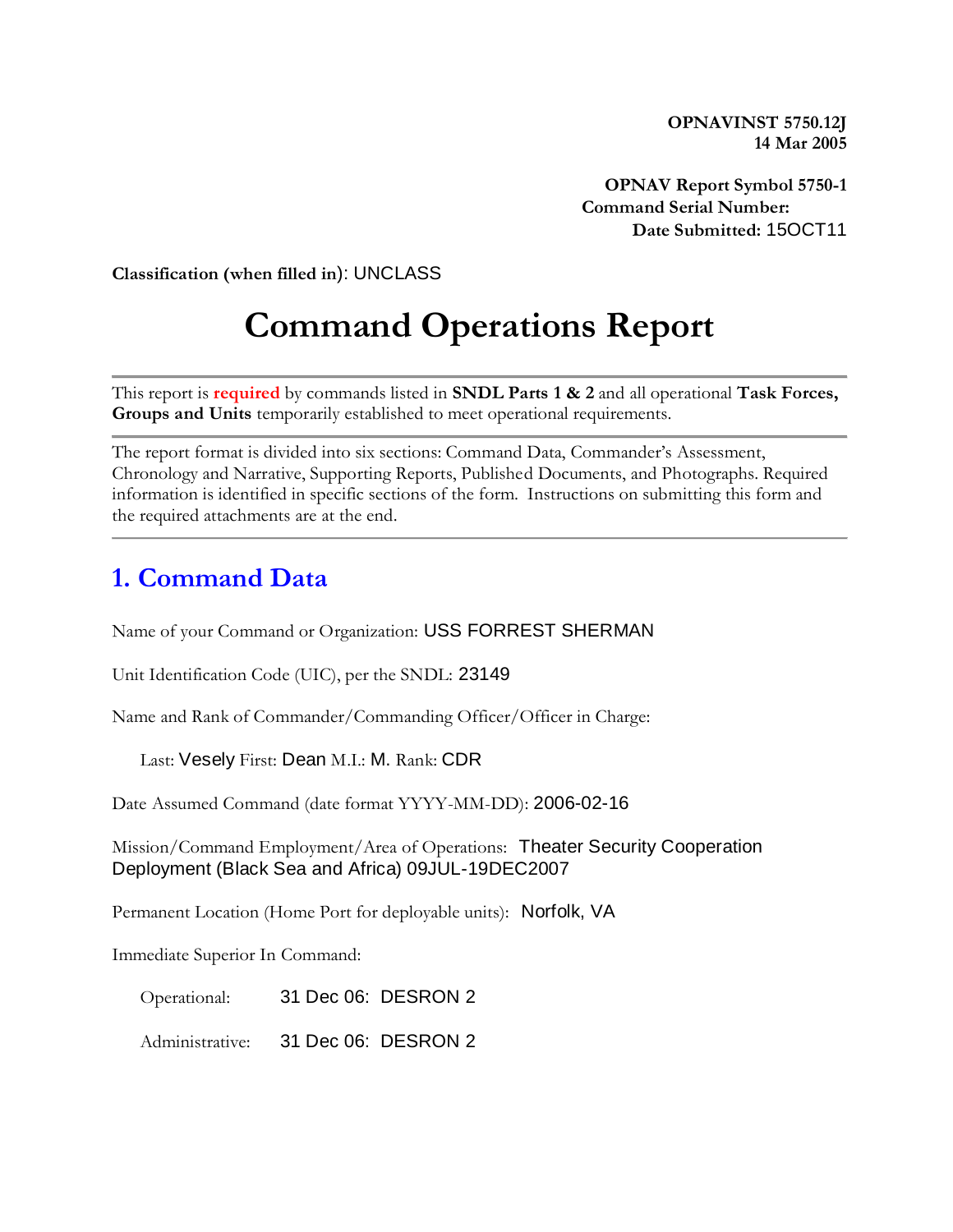Identify your assigned Task Force/Group/Unit name(s) and mission(s). Include OPLAN(s) and or named operations you participated in during Task Force assignment (if applicable): CTF 67, CTF 63/CTG 60.5, CTG 60.4

Name(s) of Forces, Commands, Ships, Squadrons or Units assigned or under your operational control (if applicable): HSL 46.2 (09JUL07-19DEC07)

Type and number of Aircraft Assigned and Tail Codes, if applicable: 2 SH-60B

Commands, Detachments or Units deployed on board or stationed aboard as tenant activities (as applicable): NTR

Number of Personnel Assigned:

Officers: 30 Enlisted: 271 Civilian: 1

Command Point of Contact (required entry, complete in full):

Name (Rank, First Name, Middle Initial, Last Name): LTJG Job Title/Office Code: Ship's Historian E-mail (both classified and unclassified, if available): Phone number(s): Command Mailing Address: FPO, AE 09569-1214

## **2. Commander's Assessment**

The Commander's Assessment briefly tells the story of the command's role in national defense and should highlight any general and specific lessons-learned. It should contain the commander's commentary, insights and reflections on the unit's activities. Attention should be directed to significant issues impacting training, operations and mission accomplishment during the reporting period. Descriptions of circumstances and sequence of events leading to major command decisions and results of those decisions are particularly desired. Also desired are accounts of specific contributions of individuals in the command to mission accomplishment. For units engaged in or directly supporting combat, significant wartime or peacetime operations (named operations, noncombat evacuation operations, disaster relief or other humanitarian operations, etc.) or major exercises, particular attention should be given to the commander's estimate of the situation, records of discussions and decisions, descriptions of circumstances and sequence of events leading to operational decisions and results of those decisions. For a unit returning from deployment or participating in a single operation this can normally be a single assessment. For higher-echelon commands or units engaging in multiple operations, a separate assessment for each operation in addition to an overall assessment may be appropriate.

After spending the early months of the reporting period (March 2007-June 2007) engaged in workups and other readiness preparations, USS FORREST SHERMAN departed Norfolk on her maiden deployment 09 July 2007 as a member of USS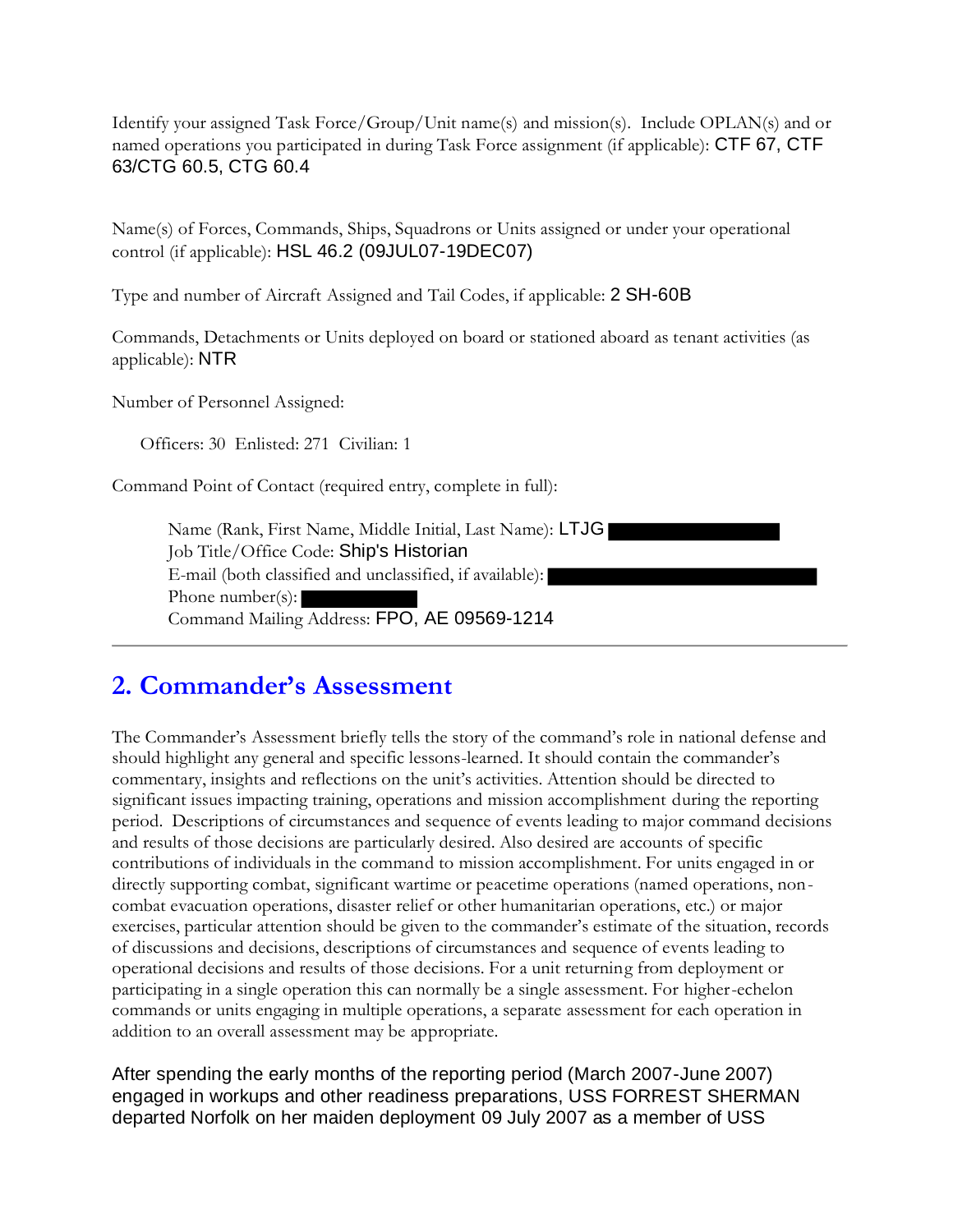ENTERPRISE (CVN 65) Strike Group. Instead of following the carrier to the Fifth Fleet area of operations, after entering the Mediterranean on 15 July the ship began an independent 13-port Theater Security Cooperation (TSC) cruise to the Black Sea and Africa.

FORREST SHERMAN stopped four days at Souda Bay, Crete, before transiting the Turkish Straits on 30 July under CTF-67. Shortly after entering the Black Sea the ship participated in a two-day exercise with the Romanian navy's flagship, Type 22 frigate Regele Ferdinand (F 221). Events included a search-and-rescue exercise (SAREX), an air-defense exercise (ADEX) and recognized maritime picture (RMP) establishment with a U.S. P-3C, maritime interdiction operations (MIO) and visit-board-search-and-seizure (VBSS) exercises and DIVTACS.

Arriving in Varna, Bulgaria, the deployment's first TSC port, on 03 August, CDR Vesely called on the commanding officer of the city's naval base and the city's mayor. The naval-base commander reciprocated a reception held in FORREST SHERMAN's pilothouse. Meanwhile FORREST SHERMAN's crew visited a local orphanage as a community relations (COMREL) project and played soccer with a Bulgarian navy team (FORREST SHERMAN lost 7-3). Members of the embarked helicopter detachment HSL 46.2 gave air operations familiarization training to Bulgarian navy pilots, including a crash-and-smash drill demonstration and seminars on SAR procedures, maintenance and logistics.

FORREST SHERMAN crossed the Black Sea on 6 August and moored at a berth in downtown Sevastopol, Ukraine, the next morning. The CO called on the city's mayor and the Ukrainian navy's commander in chief (CINC) and hosted a flight-deck reception that was reciprocated by the Ukrainian navy. Ahead of approaches and landings on FORREST SHERMAN by a Ukrainian KA-27 HELIX helicopter on 10 August (an unprecedented event), DET TWO repeated their familiarization program with Ukrainian pilots and aircrewmen.

On 12 August FORREST SHERMAN re-crossed the Black Sea to Constanta, Romania, to participate in the Romanian Navy Days ceremony and parade of ships. A group of FORREST SHERMAN Sailors stayed ashore to participate in the ship pass-and reviewscheduled for later that morning. The day's events also included fighter aircraft and helicopter demonstrations, a torpedo boat depth charge exhibition and fireworks in the evening.

The CO called on the Romanian Fleet Commander and Constanta's mayor, prefect and city council president. The commanding officer and chief of staff of Romania's 56th Frigate Flotilla lunched aboard FORREST SHERMAN while the Romanian minister of defense and chief of naval operations toured the ship. FORREST SHERMAN crewmembers performed a community relations project at a local orphanage. Ahead of a second encounter exercise with ROS REGELE FERDINAND on 16 August - including a crew exchange, publication exercise (PUBEX), visual signals drills and a sailpass/PHOTO-EX - DET TWO repeated their familiarization program with Romanian pilots and aircrewmen.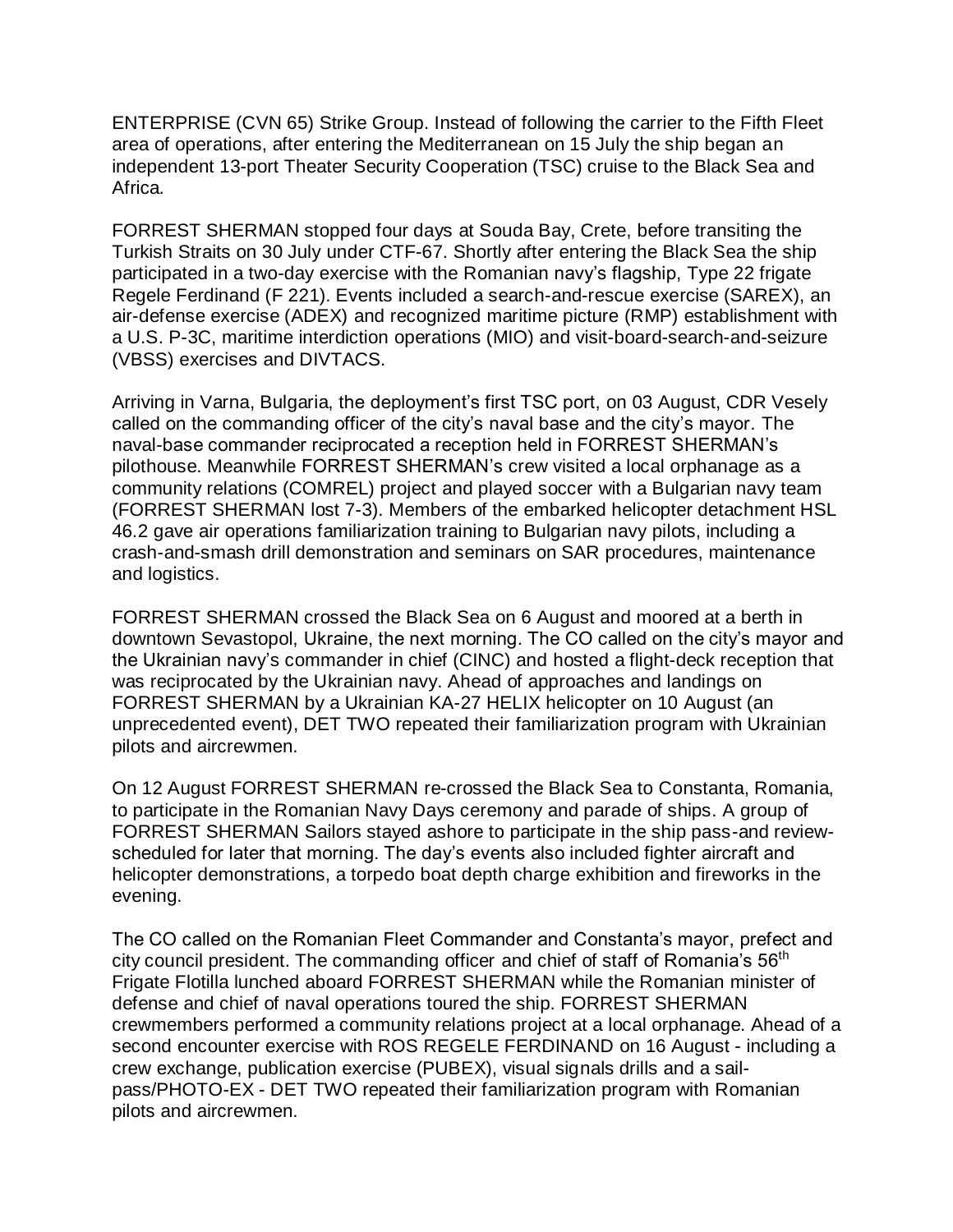The robust air operations training culminated in a one-hour orientation flight for each Romanian pilot. Each orientation flight reinforced the wardroom lectures and demonstrated aircraft startup, takeoff, landing and shutdown checklists; shipboard takeoff and landing procedures; AFCS (automatic flight control system) automatic approaches; crew hover capability; automatic departure; SAR scenario with search plan entry into MPD (multi-purpose display); visual identification procedures.

The Romanian pilots were very interested and willing to learn. All of the pilots spoke English well and easily understood complex aircraft systems. They were all 26 to 28 years old and were the junior, up-and-coming members of their young squadron. The Romanians also provided their own presentation, largely based on aircraft and mission capabilities; there proved to be many similarities between American and Romanian operations. The Romanians are just beginning to venture into the shipboard helicopter world. The Romanian pilots were also interested in taking the briefs FORREST SHERMAN's detachment gave back to their parent squadron. All of the lectures were provided by thumb drive to the pilots on the second day. The orientation flights were superbly executed and relatively unscripted as far as in-flight training requirements. The detachment recommended this approach for future events. In-flight orientation training should be left to the discretion of the aircraft commander so as to tailor it to the observer's interests.

The schedule of events on the day of the orientation flights was in a constant state of flux. Events altered, event-times changed, and some of the Romanian pilots made two or three trips out to get into the aircraft only to find out that it was not yet their chance to fly. A higher priority could have been placed on the orientation flights in the larger schedule of events (SOE). The detachment recommends setting aside an entire day for the orientation flights instead of trying to fit them in around ship-based exercises.

The last set in a series of three foreign port training sessions for Det TWO, this was the greatest overall experience. Det TWO not only provided onboard training to the Romanian pilots, but also spent time off of the ship with them. Cultural bridges were crossed during a truly Romanian dinner experience, when Detachment TWO personnel learned local customs and traditions and made six friends in the process.

On 18 August FORREST SHERMAN made the southbound transit through the Turkish Straits to reach Aksaz, Turkey, on 20 August for the pre-sail period of the Reliant Mermaid VIII search and rescue exercise (SAREX) with the Turkish and Israeli navies. On the morning of 20 August, FORREST SHERMAN's CO made a courtesy call to COMTURKNAVAKBASE and COMTURSOUTHSTRKGRP and lunched onboard TCG GELİBOLU. That afternoon GELİBOLU hosted an onboard damage control (DC) exercise, reciprocated by similar exercises onboard FORREST SHERMAN, INS LAHAV and TCG GAZAL the next day. 21 August also held harbor communications drills, mutual visits by the multinational crews and lunch aboard FORREST SHERMAN. A reception onboard INS LAHAV occupied the evening.

On the morning of 22 August, after cross-decking several sailors to and from the Turkish and Israeli ships, FORREST SHERMAN got underway to participate with the following units for the at-sea portion of RELIANT MERMAID VIII: TCG GELİBOLU, TCG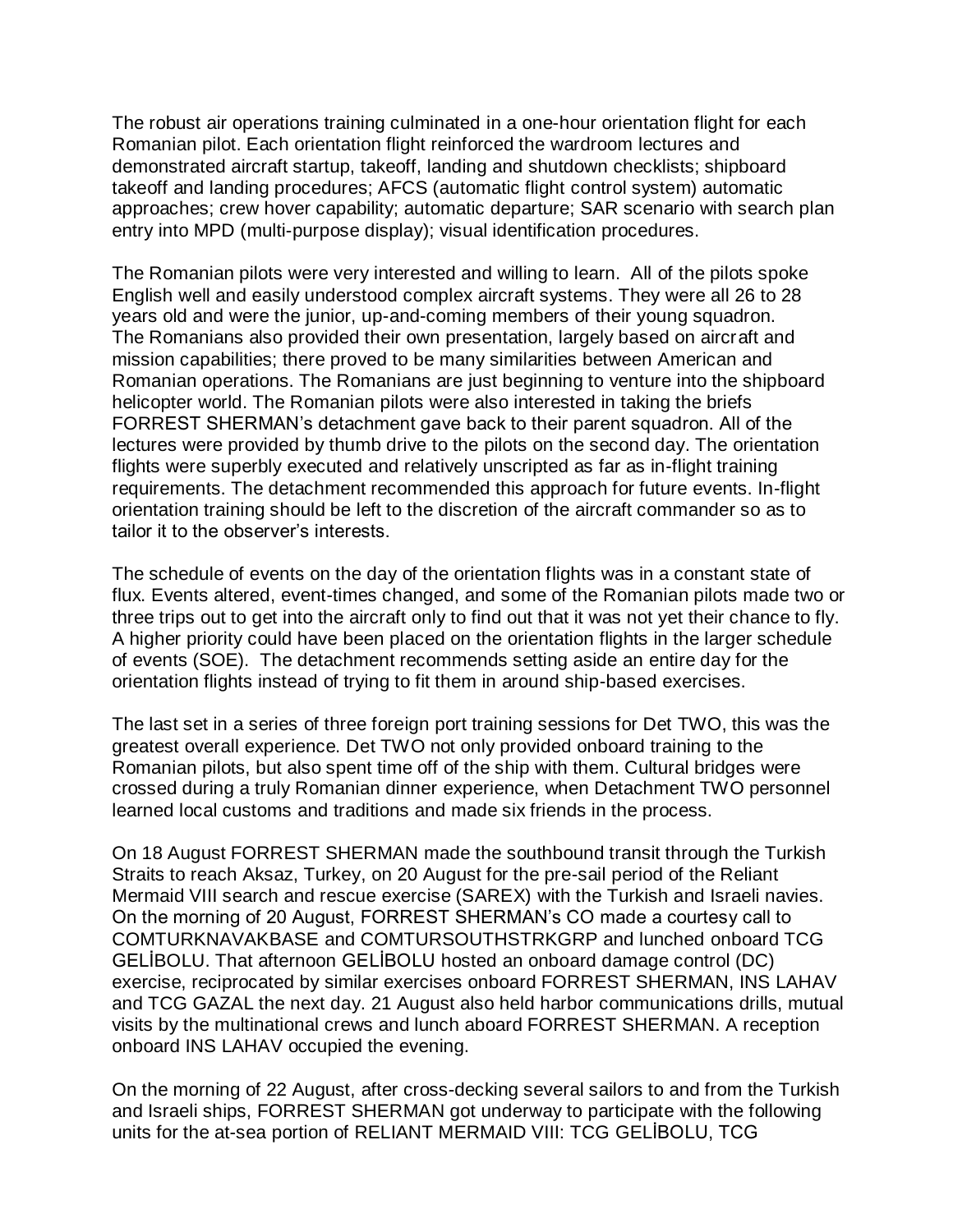KARAYEL, TCG GAZAL, TCG KARAMÜRSEL, TCG AB-24, TCSG 82, TCSG 83, INS LAHAV, and INS ROMACH. The sortie afforded the opportunity for DIVTACS, followed by the deployment of eight "Oscars" and the commencement of the air search and rescue operations. The force returned to Aksaz on the morning of 23 August in PHOTOEX formation. Upon arrival crewmembers from all ships participated in a disaster response exercise (DISTEX). ended with a reception aboard TCG GELİBOLU that evening. FORREST SHERMAN departed Aksaz the next morning and transited southbound through the Suez Canal on 25 August.

RELIANT MERMAID VIII was well planned and executed, though communications were, as expected, the most difficult element to master during the one-and-a-half day at-sea period. The Search and Rescue exercise was smoothly scripted, proving that a multilateral entity can execute a relatively robust SAR event. Overall, the Turkish and Israeli navies were very professional and competent. Both the in-port and at-sea programs were beneficial, emphasizing cross-cultural commonalities and affording an excellent opportunity to exchange ideas and establish friendships.

FORREST SHERMAN made a brief stop for fuel (BSF) and embarked a civilian public affairs officer (PAO) and a CNE-C6F Navy band at Djibouti, Djibouti, on 01 September en route to her first African TSC port under the auspices of Sixth Fleet's CTF-63/CTG 60.5: Dar Es Salaam, Tanzania, where she became the first American warship to visit since 1963. On 05 and 06 September the CO and commodore paid official calls on Dar Es Salaam's mayor and Chief of Defense (CHoD) Office. The CHoD was not present at his office, but the visiting party did meet with his Chief of Staff (CSO) and expected relief. The CSO had a much more positive view of American-Tanzanian relationships then the current CHoD. Plaques were exchanged in a friendly ceremony. A reception on FORREST SHERMAN's flight deck was well received, welcoming over 100 guests from military and diplomatic corps. Attendees included U.S. Embassy officials, the Tanzanian CNO, and various ambassadors and other diplomatic officials stationed in Dar Es Salaam. The Tanzanian CNO hosted a reciprocal reception on the evening of 08 September. Thirty FORREST SHERMAN crewmembers accompanied the official party.

The Dar Es Salaam COMREL project was a joint endeavor with the TPDF at the local Ytima orphanage. Thirty crewmembers cleaned, painted and played with local orphans, accompanied by the Navy band, who also played to an audience of 2,000 local highschoolers. Another off-ship TSC engagement took place at the local school for military members' children. This was a sporting event involving volleyball and soccer matches between FORREST SHERMAN crew and Tanzanian military teams. Though roundly beat by both teams (the Tanzanian counted national team-members in their rosters), it was a great opportunity to make friendships and was enjoyed by players and spectators alike.

Other "duty-ashore" opportunities of note in Tanzania were attendance at the qualifying match between the Mozambican and Tanzanian national soccer teams for Africa Cup 2008, visiting local woodcarving market, taking a one-day Safari tour at a nearby game reserve. The American Embassy hosted two events for the crew: a Marine-Sailor party attended by American expatriates from local NGOs (e.g., the Peace Corps) attended. This was a great opportunity to engage American members of such organizations.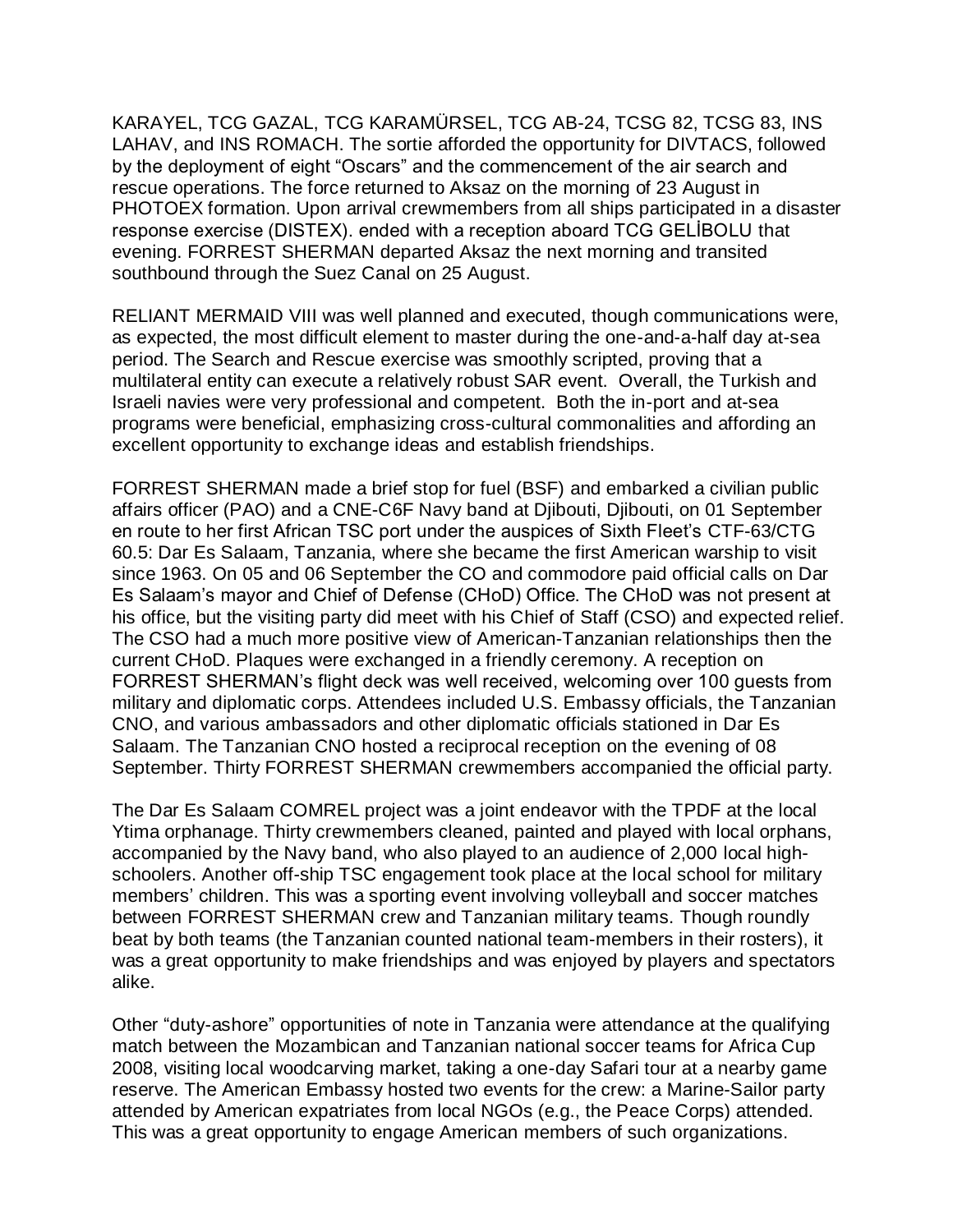FORREST SHERMAN engineers also provided DC training to approximately 100 students of the Dar Es Salaam Maritime Institute and 20 TPDF members. The ship's classroom was used to introduce and demonstrate the operation of damage control gear before the tutorial moved to the weather decks. Once outside, FORREST SHERMAN sailors demonstrated use of the NFTI and hose-handling procedures with a P-100 pump. Each person in attendance spent some time as a nozzleman and many had the opportunity to breathe on the SCBA and don a full FFE. FORREST SHERMAN awarded all participants a certificate of completion of the firefighting familiarization course.

The Tanzanian Navy appeared very small, consisting of only a few patrol craft. The craft that they did possess were used for coastal-patrol missions and had no offensive capability other than crew-served weaponry. The Tanzanian People's Defense Forces (TPDF) were impressed with the technology and capability of FORREST SHERMAN but had little to no interest in discussing their navy, ships or operations. CTF-63 briefed the Dar Es Salaam Port Director on the advantages of Automated Information System (AIS), but the TPDF did not seem to be interested in its acquisition or use. Interaction with Tanzanian military and government officials was very professional, and it was evident that they were appreciative of FORREST SHERMAN's visit to Dar Es Salaam.

On 12 September FORREST SHERMAN became the first U.S. warship to visit the archipelagic nation of Comoros since 1974. The CO called on the Comoran Minister of Defense (MOD) and Army CSO in Moroni upon arrival offshore (the ship remained underway during the visit, as no adequate berths or anchorages were available). That evening 15 local journalists came aboard for a press conference, while CTF-63, FORREST SHERMAN's XO, the embarked PAO and ten FORREST SHERMAN Sailors attend the graduation ceremony of the Comoran National School of Armed Forces English language program. The next day (13 September) FORREST SHERMAN Sailors participated in a COMREL project painting at a local school, accompanied by the Navy band while an official party hosted a reception for 50 distinguished visitors (DVs) at Moroni's "La Moroni" restaurant and FORREST SHERMAN engineers provided mil-to-mil assistance, troubleshooting a potable water system at a Comoram Army base. Meanwhile, Sailors remaining on the ship conducted VBSS, first-aid, and DC demos. The highlight of the stay was the fly-on by one of FORREST SHERMAN's helicopters of the President of Comoros and the American ambassador for a ship's tour. FORREST SHERMAN tour guides demonstrated the use of AIS to the Comoran President, who appeared very interested in its capability and requested that the 42-foot fast response (ARCHANGEL) boat that the U.S. purchased for Comoros be equipped with AIS technology.

On 17 September FORREST SHERMAN became the first U.S. warship to visit Maputo, Mozambique, since 1974. Upon anchoring off the coast (due to draft-depth limitations), CTF-63 and FORREST SHERMAN's CO visited the Mozambican Vice Minister of Defense, CHoD, CNO and Maputo's mayor. The highlight of the visit was an Embassyled blood-drive onboard 18 September in which FORREST SHERMAN Sailors donated more than 100 units of blood for a local bank. On 18-19 September FORREST SHERMAN held a program of small boat handling tutorials, VBSS and DC demonstrations and first-aid training for 100 Mozambican Sailors. On 19 September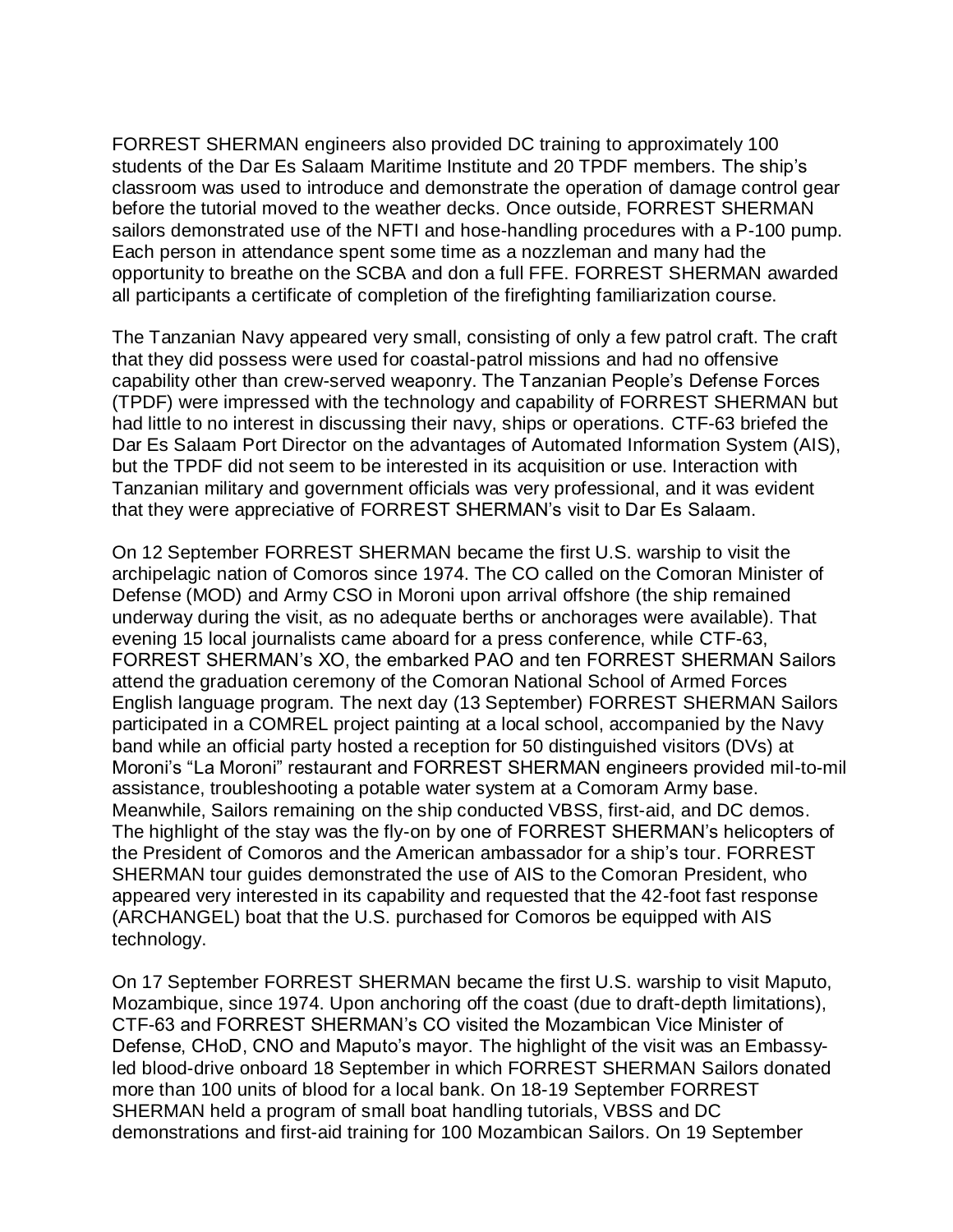FORREST SHERMAN Sailors performed a COMREL project at Chiango School and Orphanage: clearing and tilling a field for a vegetable garden and fixing a water-pump. Meanwhile the Navy band played played four gigs at local high schools and a VIP reception at American Embassy. Their concert at Matola Secondary School was attended by 1,500 students. During ship's tours FORREST SHERMAN gave an AIS brief to Mozambique's CNO, who indicated that the country was already set to receive AIS in FY08. After the brief, CTF-63 and CNO discussed next step - acquiring coastal radars. Mozambique's overwhelming desire is for additional U.S. training, presence and money. The country's military is enthusiastic but has little capability or funding to back that enthusiasm with action. One of their main priorities is to protect the nation's 3,000 km of resource-rich coastline from unlawful fishermen and other bad actors.

FSH sailed from Durban, South Africa, 26 September (after being the first U.S. Navy warship to visit – though just overnight - in more than seven years) with frigate SAS Amatola for a four-day at-sea exercise. The ship pulled into Cape Town, South Africa, 30 September and conducted a formal exercise debrief, VIP reception, media tours, COMREL project and various band engagements. Cape Town became the crew's favorite port call of the deployment, with great liberty opportunities within blocks of where the ship was moored downtown. During their time in South Africa, FORREST SHERMAN's crew also celebrated the halfway point of their deployment.

FORREST SHERMAN pulled into Durban on 25 September for Exercise Indunduma's pre-sail conference on board SAS AMATOLA (F 145). Along with FORREST SHERMAN and AMATOLA, a San Meko A 200 Valour-class frigate, exercise participants included: submarine SAS MANTHATISI, fast patrol craft SAS GALESHEWE, two South African Air Force (SAAN) Oryx helicopters, and a C-47 and P-3 from Sigonella, Italy. The exercise comprised air, surface and subsurface serials utilizing NATO MXP 2 (c) pubs to conduct maritime security and safety drills. Events included DIVTACS, a SAREX, a SURFEX, an ADEX, a CASEX, a PHOTOEX, communication drills and MIO/VBSS operations. The navies also participated in a shiprider exchange during the exercise with six FSH Officers and Sailors swapping places with seven AMATOLA Officers and Sailors.

The SAN generally agreed that, for them, the MIO/VBSS training was the highlight of the exercise. FORREST SHERMAN sent a VBSS team to conduct a compliant boarding demonstration aboard AMATOLA. FORREST SHERMAN crewmembers were able to demonstrate the entire process from the initial querying of a "suspect" vessel through a compliant boarding and search of the ship using coalition forces' VBSS procedures. Two SAN officers assigned to their newly established Maritime Reaction Squadron were part of the ship rider exchange program and observed the entire boarding sequence of events. The FORREST SHERMAN shipriders aboard AMATOLA dressed up as civilian mariners and played the role of the merchant vessel crew. The SAN personnel who observed the operation were extremely excited about taking what they saw and applying it to their Navy's developing VBSS training program.

The ADEX event provided the most realistic training that FSH watchstanders had participated in so far on the deployment. It provided an excellent opportunity to train against a live aircraft (SAAF Jaguar) executing non-scripted and dynamic flight patterns. The compressed battle space provided a challenging scenario in terms of queries,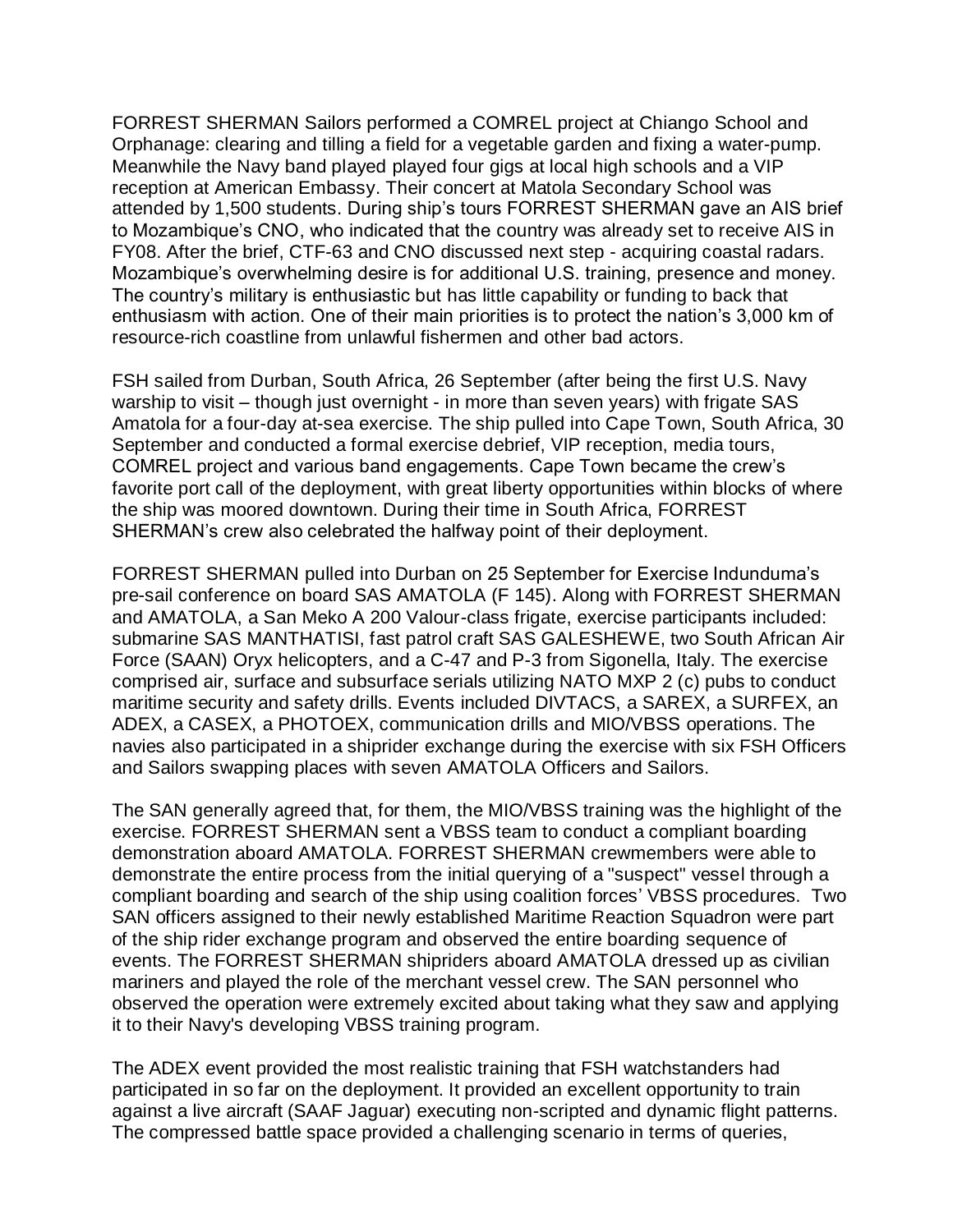warnings and high speed maneuvering with other warships in company. FORREST SHERMAN crew uniformly considered the ADEX event to be the most valuable training of the exercise.

Post-exercise recommendations included: 1) Increase length of future in-port sessions to include DC and boarding demonstrations, import Sailor-exchanges and social events to enhance partnership-building efforts and knowledge of each other's capabilities. 2) Continue VBSS training with advanced boarding practices both in-port and at-sea. 3) Increase the complexity of the SAREX to include multiple personnel casualties (Oscars). 4) Take advantage in future multi-ship exercises with the SAN of their use of nonscripted air, surface and subsurface assets during their serials, which afford valuable littoral warfare training.

RDML Kurta (CNE-C6F) and CTF-63 conducted separate office calls in Simons Town with South African Navy's Flag Officer of the Fleet RADM Bester. FORREST SHERMAN hosted a VIP pilot house reception in Durban for city leadership and senior AMATOLA officers. RDML Kurta hosted a flight-deck reception in Cape Town attended by numerous SAN flag officers and other military personnel, members of the local diplomatic corps and the U.S. ambassafor to South Africa the Honorable Eric Bost.

In Durban, seven journalists came aboard for a ship tour that resulted in a handful of stories in national press. In Cape Town, nearly 15 journalists including representatives of CNBC and Reuters, toured the ship. CNBC used the feature news piece on FSH as a part of their "The Week in South Africa" news program. A reporter from Jane's Weekly also conducted a sit-down interview with RDML Kurta about CNE-C6F goals and objectives in Southeast Africa.

In Durban, "Topside," Navy Europe-Africa's rock band played at the City Hall auditorium in conjunction with South Africa National Heritage week festivities. In Cape Town, the band entertained students at two high schools, the University of Cape Town and at the Victoria and Albert Waterfront Amphitheater. The band also had an opportunity to jam with musicians from the South African Navy band and to visit outreach projects with SAN musicians to entertain the communities' youth.

As a COMREL project FSH Sailors spent a day at the Friends Day Care Center, a home for handicapped kids and adults, where they cleaned, painted and conducted minor building repairs.

FORREST SHERMAN opened the ship to (topside-only) tours for the general public 03- 04 October. FORREST SHERMAN also gave additional VIP tours and AISdemonstrations to many of the senior SAN and SAAF officers who participated in the planning and execution of Exercise Indunduma.

By comparison, FORREST SHERMAN's TSC activity from 10-15 October in São Tomé, São Tomé and Principé, was small beer. This port call, the third by a U.S. warship in 2007, reiterated U.S. commitment to continued engagement with west African nations and marked another step toward consolidating maritime partnerships in the Gulf of Guinea region.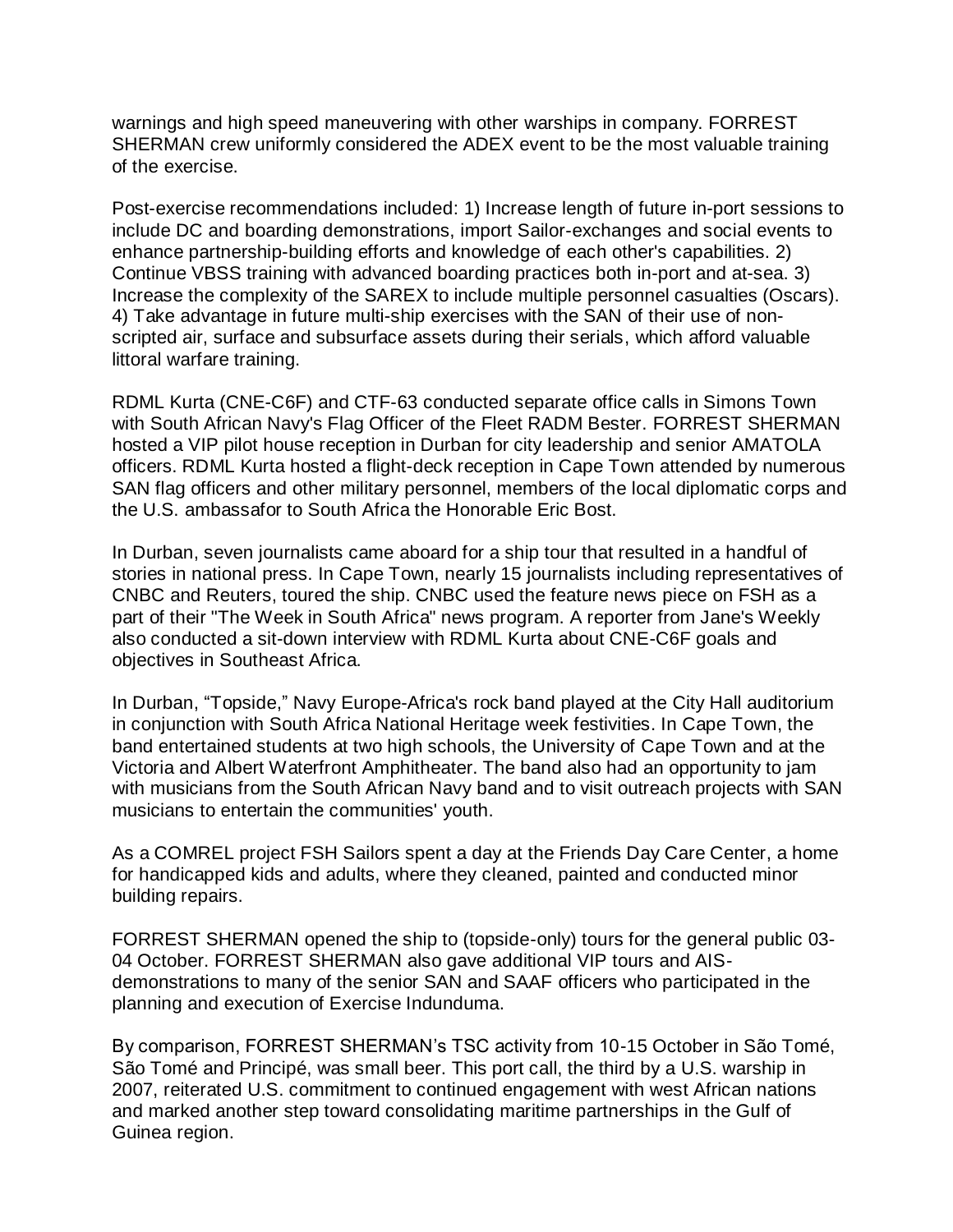Quickly gaining momentum once an odd "ninja" situation defused, the visit gave the crew a chance to interact at length with São Tomean military and civilians, both onboard and ashore, in settings both formal and informal, to mutual interest and benefit.

FORREST SHERMAN's CO, now working for CTG 60.4, made calls on the offices of Lt. Col. Justina Lima, Commander of São Tomé's Coast Guard and Lt. Col. Idalecio Pachire, Commander of São Tomé's Armed Forces11OCT; office call on Mr. Oscar Sousa, São Tomé's Minister of Defense and Internal Order 12 October. All three officials thanked him for U.S. warships' (and Marines') repeated attention and asked that it steadily increase in the future. As Minister Sousa told the CO during their conversation, "Your Navy is a great example to us because you promise great things and then deliver them." He also recognized the necessity of cultivating the young officers and enlisted under his command if São Tomé's military is to capitalize on its future.

Lt. Col Lima, Lt. Col. Eugenio Guadalupe, Commander of São Tomé's Armed Forces Instruction Center, and eight other São Tomean military officials joined FORREST SHERMAN's CO for a luncheon in the wardroom on 11 October, followed by a tour of the ship and an AIS brief and demonstration in CIC and the pilothouse.

FORREST SHERMAN's CO toured the São Tomean Coast Guard compound after meeting Minister Sousa on 12 October. The Coast Guard were putting the concrete boat ramp just rebuilt by the Seabees to good use. FORREST SHERMAN's CO saw two Boston Whalers: one at the disposal of an American Navy-civilian hydrographic survey team whom we passed working off the coast every morning, and the other moored, manned by São Tomean Coast Guard personnel, at fleet landing. A third boat sat on a trailer at the head of the boat ramp.

Sub-Lt. Henderson Sousa briefed FORREST SHERMAN's CO, in admirable English, on the Coast Guard's current and projected AIS/RMAC capabilities on 12 October. Lt. Col. Lima listened in. The capacity to correlate radar contacts with monitored AIS tracks is not available yet. LCDR Reme explained to FORREST SHERMAN's CO that the program was still in its infancy. FORREST SHERMAN's CO emphasized to Lt. Sousa the importance of the next step: developing, in the near future, the necessary force to follow up the intelligence provided by this system with actionable orders – the investigation and potential interdiction of suspected illegal shipping, fishing, and terrorists. FORREST SHERMAN's CO also recommended that the radar antenna recently installed on the Coast Guard headquarters be heightened somehow so as to increase its range. Evidently standing too low to look over surrounding trees and buildings beyond the breakwater, it did not pick up FORREST SHERMAN riding at anchor just a mile and half away. As LCDR Reme mentioned to FORREST SHERMAN's CO anecdotally, such missions as the Coast Guard were then executing happened only haphazardly and unsupported without clear instructions or debrief.

Five members of the São Tomean press corps - representing national, Portuguese, and online news outlets, both print and broadcast – embarked for a media tour upon FORREST SHERMAN's arrival 10 October. When they asked FORREST SHERMAN's CO whether the ship had come in response to the "ninja" situation just arisen with the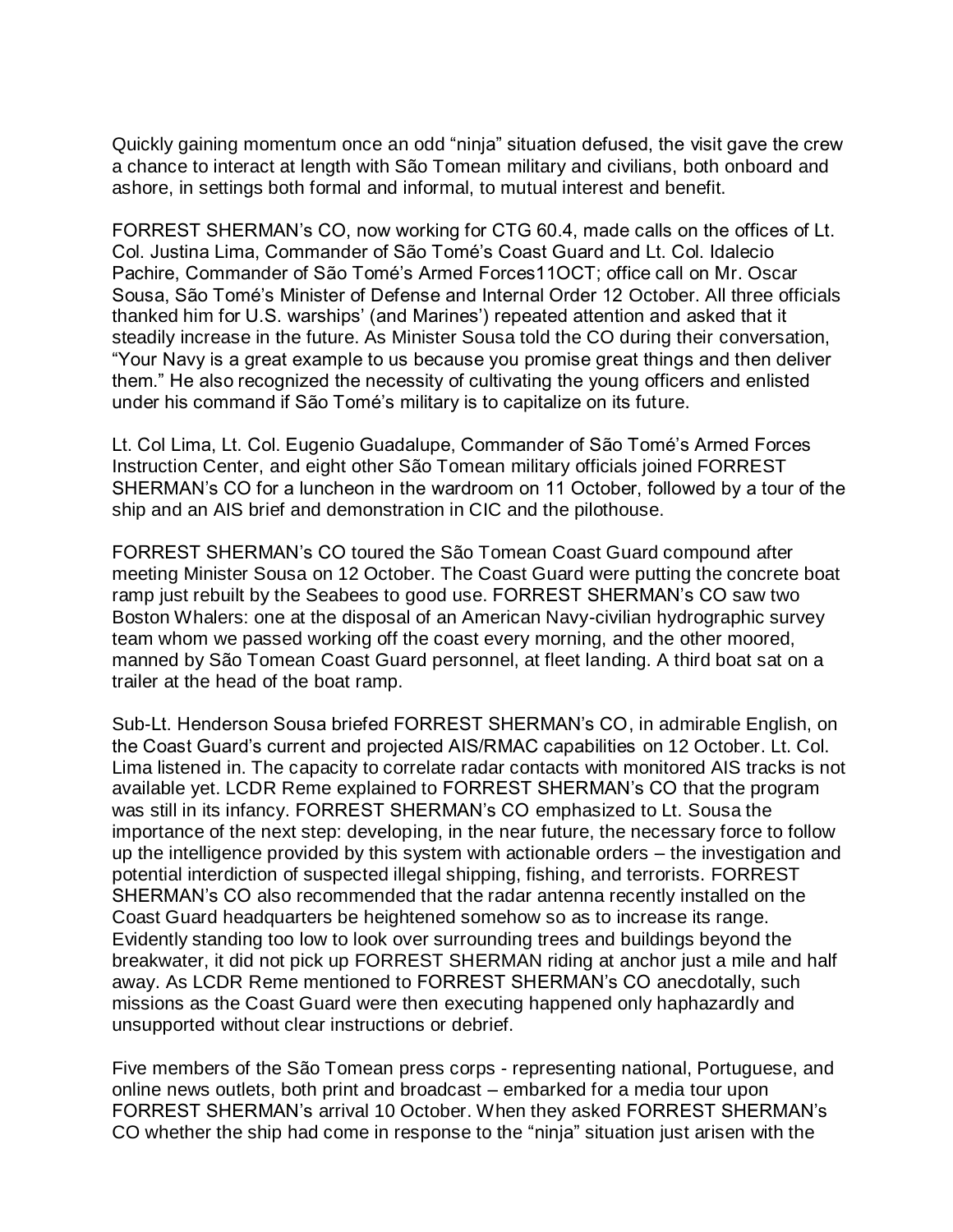national police, he emphasized that in order to gain access to São Tomean territorial waters FORREST SHERMAN had to receive official permission months ago. Asked whether the U.S. military was planning to establish a permanent presence on the islands, FORREST SHERMAN's CO stuck to the talking points: FORREST SHERMAN was there to help enhance the safety and security of the surrounding seas; officials well above FORREST SHERMAN's CO paygrade, he said, make any decisions about AFRICOM.

Immediately after anchoring FORREST SHERMAN received 20 eager Coast Guardsmen aboard for a round-robin regiment of shipboard training that lasted three days. FORREST SHERMAN crewmembers led small-boat-handling tutorials in the RHIB, gave the São Tomeans a go at the "helm" on FORREST SHERMAN's classroom's shipdriving simulator and instructed them in proper hosehandling and other damage control procedures. FORREST SHERMAN's VBSS team demonstrated personnel and vessel search techniques. On the second and third days the students stayed for lunch on the messdecks.

FORREST SHERMAN's crewmembers also led tours for the visiting São Tomean Coast Guard members, as well as for eight associates of various NGOs working on the ground in São Tomé who came aboard for dinner on the messdecks 11 October.

Forty-two FORREST SHERMAN Sailors spent 149 hours over three days absorbed in a COMREL project at the local high school (Lyceu Nacional). They cleaned, stripped and repainted four classrooms and visited with the schoolchildren.

FORREST SHERMAN's basketball team cleaned up an outdoor arena before challenging a São Tomean squad before hundreds of local spectators and a TV news station's camera crew on 12 October. FORREST SHERMAN (finally) won 63-61 at the buzzer and were proposed a rematch the next day, unfortunately rained out.

MWR activities abounded, though the prices arranged by the husbanding agent struck FORREST SHERMAN's CO as high. The crew visited the town's renowned chocolate factory, hiked through the rain forest and, on Saturday night, celebrated Navy's birthday at Hotel Miramar. All their time ashore the crew encountered friendly, courteous and curious locals.

Logistics in São Tome tested FORREST SHERMAN's mettle. No trash, fuel or water barges were on hand. The husbanding agent hired three water taxis, but only one - a low, open boat holding only about 18 passengers comfortably – lasted the duration of our stay. Pre-existing rudder issues rendered the first vessel unavailable after the first morning; another – the largest and most useful, holding 50 passengers per trip - broke down with battery trouble during a run the first night of general liberty. Since FORREST SHERMAN was able to anchor just 3,000 yards offshore, the ship's RHIB was able to cover any gaps.

FORREST SHERMAN's next TSC activity occurred 21-24 October in Pointe Noire, Republic of the Congo. FORREST SHERMAN's CO counted this busy port call, the first pier side stop by a U.S. warship in 2007, as one of the greatest successes of the deployment. The country team's active involvement in the visit from pre-arrival to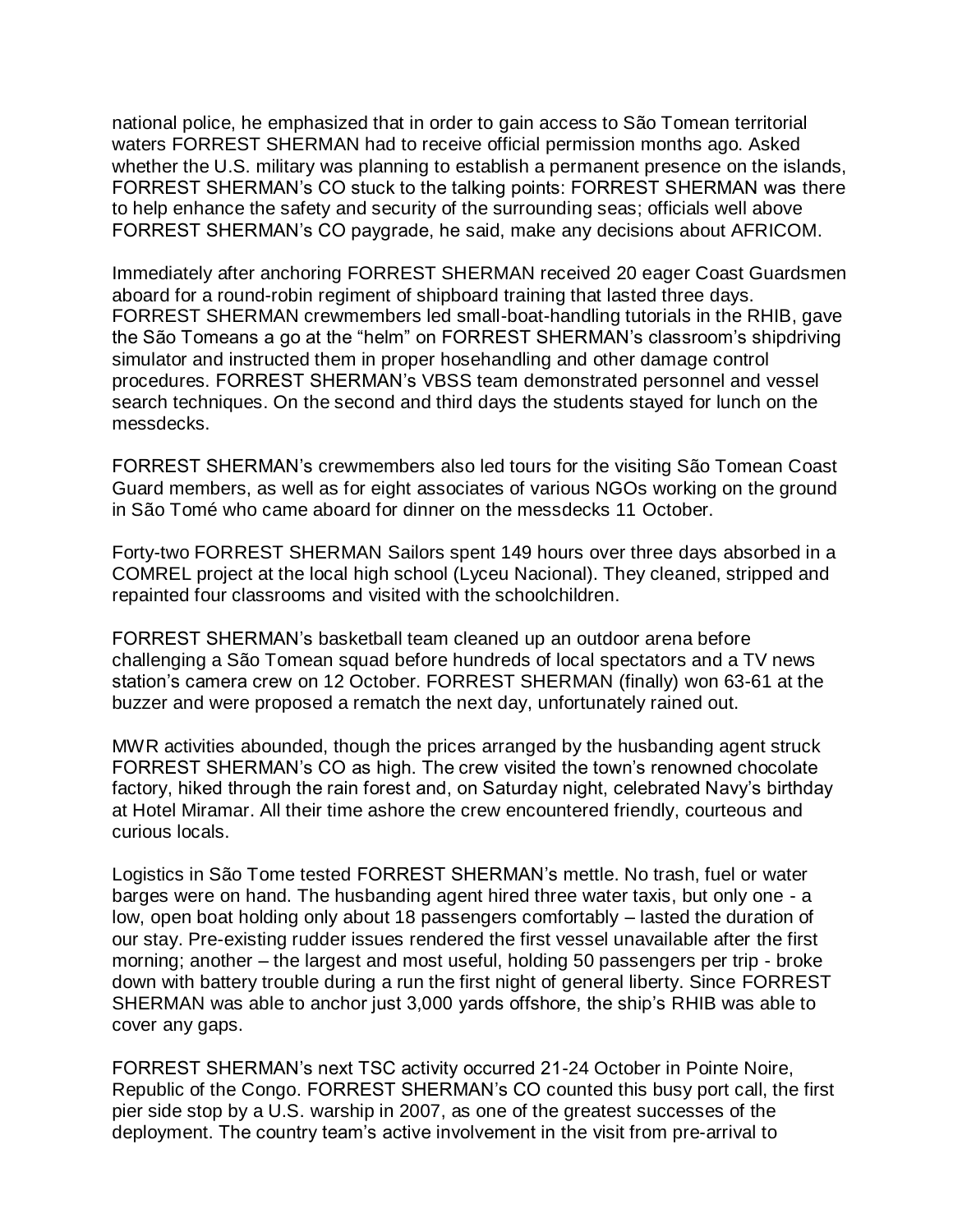departure made possible the packed schedule's smooth flow from one event to the next. High coordination between Navy and State Department personnel at each stage of planning and execution showed the great relevance to Congo of the cooperative vision outlined in the sea services' joint maritime strategy.

The enthusiastic collaboration of all players - the crew, Congolese military officials, MPP representative CAPT Todd Cabelka, NCIS agents Erin Hansen and Adel Buloushi, Inchcape husbanding agent Sanjeeb Chakraborty, Assistant DAO Maj. Josh Reitz, Mr. Joe O'Brien of the NGO International Partnership for Human Development, and especially Ambassador Robert Weisberg and his staff – may serve as a relevant model for any warship anticipating a follow-on visit to the Gulf of Guinea region in the near term.

FORREST SHERMAN's CO called on the offices of Pointe Noire's mayor, M. Roland Viaudo-Bouiti, and prefect, M. Honoré Mpaka, on the morning of 22 October with Ambassador Weisberg, MPP and ADATT. Since New Orleans is Pointe Noire's sister city, on Ambassador Weisberg's suggestion FORREST SHERMAN's CO brought three Louisiana natives from the crew to meet the mayor. In the afternoon we visited Général René Boukaka, Commander of the Military Zone, and Commandant Marcel Ngouya, Commander of the Pointe Noire Naval Base, who had greeted FORREST SHERMAN's CO on the pier upon our arrival the day before, when a military band and troop formation presented themselves for pass and review, a ceremony repeated on FORREST SHERMAN's departure 24 October. From all discussions FORREST SHERMAN's CO got the sense that the officials welcomed the crew's presence in the city and encouraged efforts at interaction. Zone Commander Boukaka asked the ambassador a question FORREST SHERMAN's CO heard repeated everywhere during the stay: Is the U.S. planning to base AFRICOM in Congo? Maj. Reitz assured the general that this issue is being addressed by the DAO office in Kinshasa. All four officials thanked us for U.S. warships' attention in the last two years (the mayor singled out Forrest Sherman's COMREL project at a local primary school) and asked that it continue. The Ambassador said he intended to bring another ship to Pointe Noire next spring.

During a ship's tour and pilothouse reception for a dozen Congolese military officials on the afternoon of 21 October, including Base Commander Ngouya, FORREST SHERMAN delivered an AIS brief and demonstration in CIC and on the bridge that visibly stirred their interest. MPP CAPT Cabelka said he and his team have the follow-up campaign for action. The Congolese in turn invited our wardroom to dinner at a local beachfront restaurant on 23 October, where FORREST SHERMAN's CO talked at length and concluded with a gift exchange. On this occasion a Congolese Lieutenant Commander (with 20 years of service) told three FORREST SHERMAN ensigns that his navy currently enjoys relations "with the French military first, the Chinese second, and the Americans third."

Sixty of 75 invitees attended the flight-deck reception on the evening of 22 October, featuring the tunes of the seven-member CNE Band "The Diplomats," who had also played before a large local crowd at a beachfront restaurant the night before. In FORREST SHERMAN's CO's welcoming words he listed the ports FORREST SHERMAN has visited so far on her deployment and explained that her purpose in Pointe Noire, as everywhere in Africa, is "to develop partnerships and foster relationships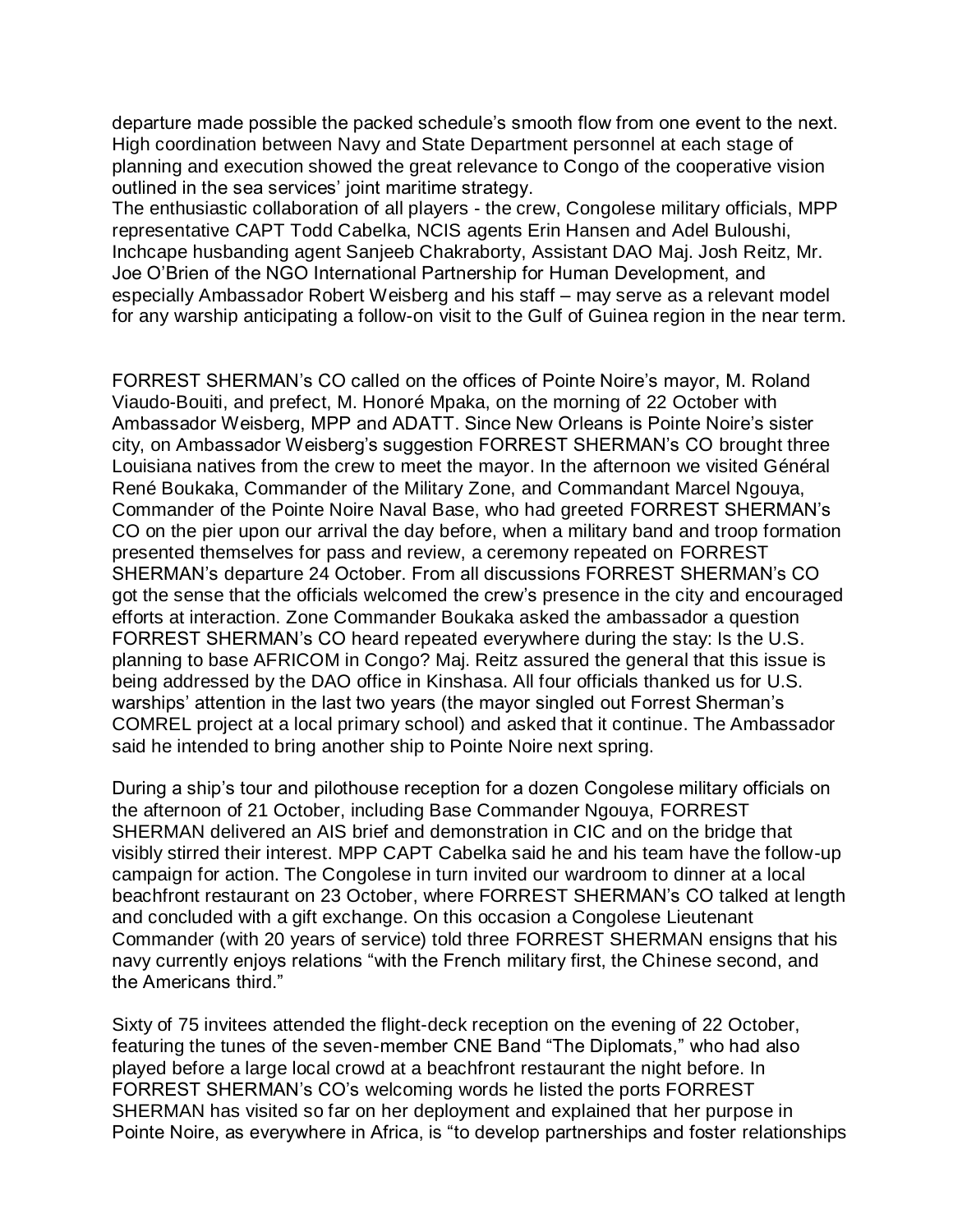between our militaries and governments in support of achieving safe and secure seas which, in turn, will help economic prosperity for all countries involved." The Congolese Minister of Maritime Affairs, M. Louis-Marie Nombo-Mavoungou, spoke second, alluding to his desire that the U.S. share its "naval technology" with his country's government. In his closing remarks Ambassador Weisberg took the opportunity to reemphasize that FORREST SHERMAN "may be the first U.S. warship to visit a western African nation since the Pentagon announced the stand-up of AFRICOM" on 17 October and that it would not be the last. During the reception, FORREST SHERMAN officers gave the Minister a tour of the ship and a well received demonstration of AIS.

Twelve Congolese armed forces officials also heard a brief about Forrest Sherman's mission and capabilities over breakfast in the wardroom on the morning of 24 October and reciprocated with an analogous presentation about their navy. They showed particular interest in FORREST SHERMAN's weapons' ranges - specifically MT 51 – and asked how long the ship could endure underway before requiring replenishment. They also wondered how the U.S. maintains its ships at sea, curious whether the ship enjoys direct support from the contractors that built the her (e.g., Rolls Royce). FORREST SHERMAN's CO took advantage of these questions to open a discussion of the needs of their navy. The Congolese said they want more training to improve maintenance of their patrol craft.

Eight members of the Pointe-Noire press corps - representing local and national Francophone television and radio stations – embarked for a media tour on the morning of 22 October. Asked what FORREST SHERMAN meant by bringing such firepower to the Pointe-Noire harbor, CDR Vesely stuck to the talking points: FORREST SHERMAN is here to continue to foster partnerships with Congo's military and government in support of promoting safe and secure seas from illegal activity such as illegal fishing, smuggling, and piracy. The weapons FORREST SHERMAN has aboard are serving in the Gulf of Guinea not to start but to deter potential conflict.

At Ambassador Weisberg's behest, on the evening of 23 October FORREST SHERMAN's CO addressed 75 audience-members at the Embassy's American Corner cultural center in downtown Pointe Noire. Most seemed to relish the unique opportunity to listen to the captain of a U.S. Navy warship. After a few words of introduction FORREST SHERMAN's CO answered questions ranging from "What is the hardest part of your job?" (being away from family) to "What is your opinion of America's actions in Iraq?" (FORREST SHERMAN's CO votes but otherwise executes his orders without reference to his politics). The Ambassador wrapped up the 90-minute session with a summary of the Embassy's recent activities in the country, which include the total rehabilitation of two schools in Brazzaville by a small group of Seabees, a highly visible project just completed at the beginning of October.

Forty FORREST SHERMAN Sailors spent twenty hours over three days absorbed in a COMREL project at a local public elementary school, one of hundreds of sites around the country where Mr. Joe O'Brien and the staff of the NGO International Partnership for Human Development (IPHD) run a food distribution program that feeds 120,000 Congolese children. Crewmembers worked alongside a local contractor's team and a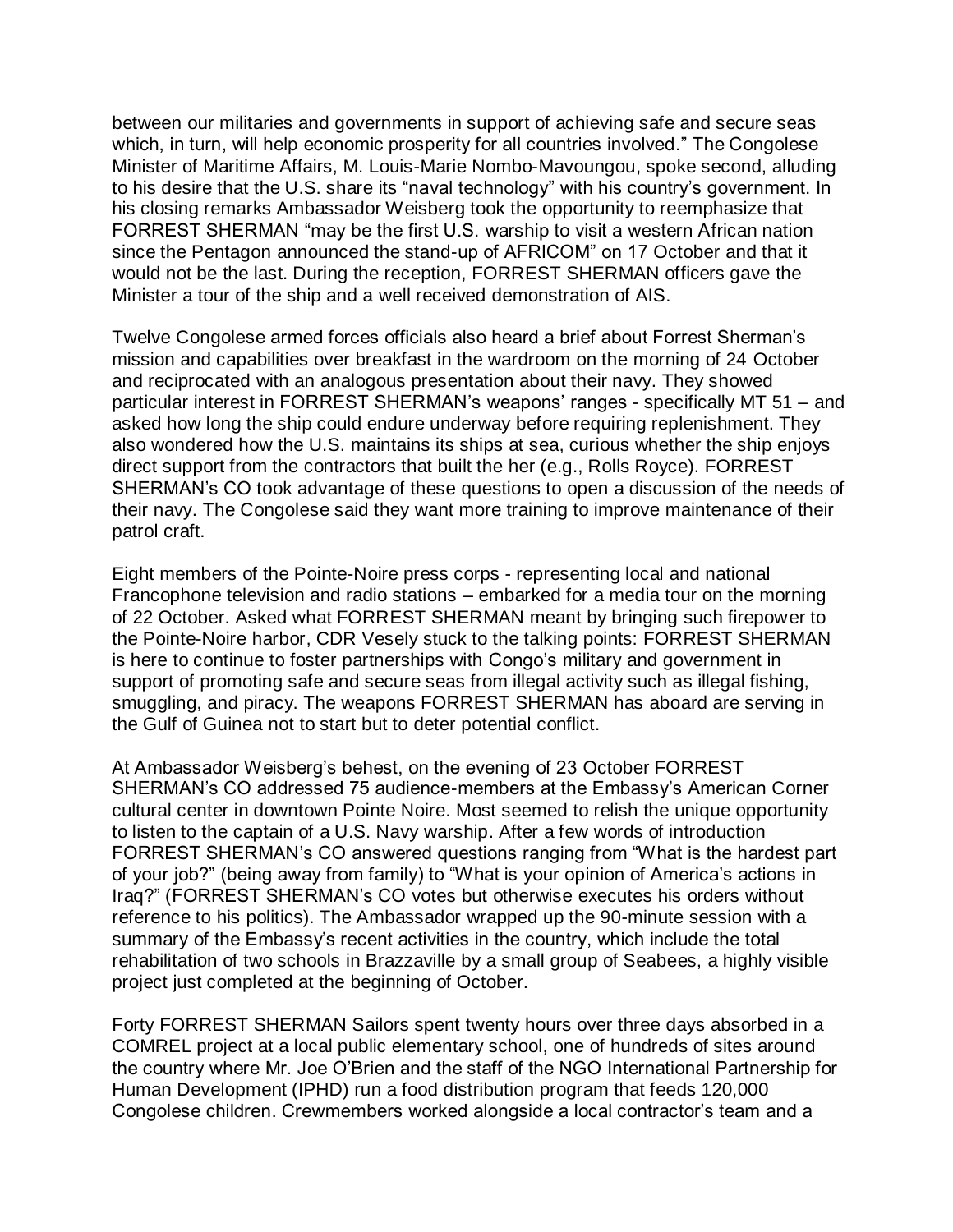small contingent of the Congolese armed forces to repaint five classrooms and visit with the school's 600 students.

Three FORREST SHERMAN Sailors distributed five boxes of clothes and toys to children at Pointe Noire's A.R.I.P.S. Day Care and Orphanage 23 October in an ongoing program they have dubbed "Toys for Africa."

On 22 and 23 October FORREST SHERMAN welcomed aboard 30 members of the Congolese armed forces for two sessions of shipboard training: a diesel mechanic/small boat engineering tutorial and a small-boat-handling lesson in the RHIB. On both days the students stayed for lunch on the messdecks.

FORREST SHERMAN crewmembers also led tours for the visiting Congolese armed forces students, as well as for an additional 80 people over three days vetted by the American embassy in Brazzaville. The ship was closed to the general public, and the prevailing wet weather and remoteness of the pier to the center of town combined to discourage most visitors. A memorable moment of the final morning of the stay, however, was the arrival of 30 students (Kindergarten through fifth grade) from Alexis Makosso Primary School, our COMREL site, for a tour led by the ADATT, FORREST SHERMAN's XO and one of the ship's French-speaking ensigns. The children enjoyed their time aboard, asked many questions, and expressed their thanks to the crew for the shipboard tour, for painting their school, and for our concern for the children in Africa with a song they had learned.

FORREST SHERMAN's soccer, volleyball, and basketball teams challenged – and lost to - a trio of Congolese military teams in matches played on the afternoon of 23 October. A congenial postgame meet-and-greet session restored all camaraderie.

FORREST SHERMAN did not arrange MWR activities due to the busy schedule (including a morning of ATFP training for the duty sections 24 October) and relatively early curfew (2000 for E-4 and below; 2100 for E-5 and E-6; 2200 for E-7 and above). The crew skipped a picnic on the pier planned by the First Class Petty Officers' Association for the evening of 24 October, having gotten underway a day early at the ambassador's request (Congo's Chief of State, President M. Denis Sassou-Nguesso, was due to arrive in Pointe Noire 25OCT for a ribbon-cutting ceremony to open a Chinese-built road). Crewmembers made the most of their time off, however, enjoying the food and drink available at Point Noire's abundant beachfront restaurants and hotels.

In spite of the circumstances attending the ship's late arrival and early departure, FORREST SHERMAN's CO believe the teamwork he witnessed in Congo had not only gone some way further to promote an air of heightened trust between the two navies, but, just as importantly, that it marked another step towards aligning the roles of several American actors – military, government and private - to achieve a shared goal: maritime safety and security in support of regional stability and prosperity.

FORREST SHERMAN's penultimate TSC activity of the deployment occured 05-07 November in Mindelo, Cape Verde. The crew managed to meet all objectives during this three-day port call even as it was curtailed 24 hours by the approach of a merchant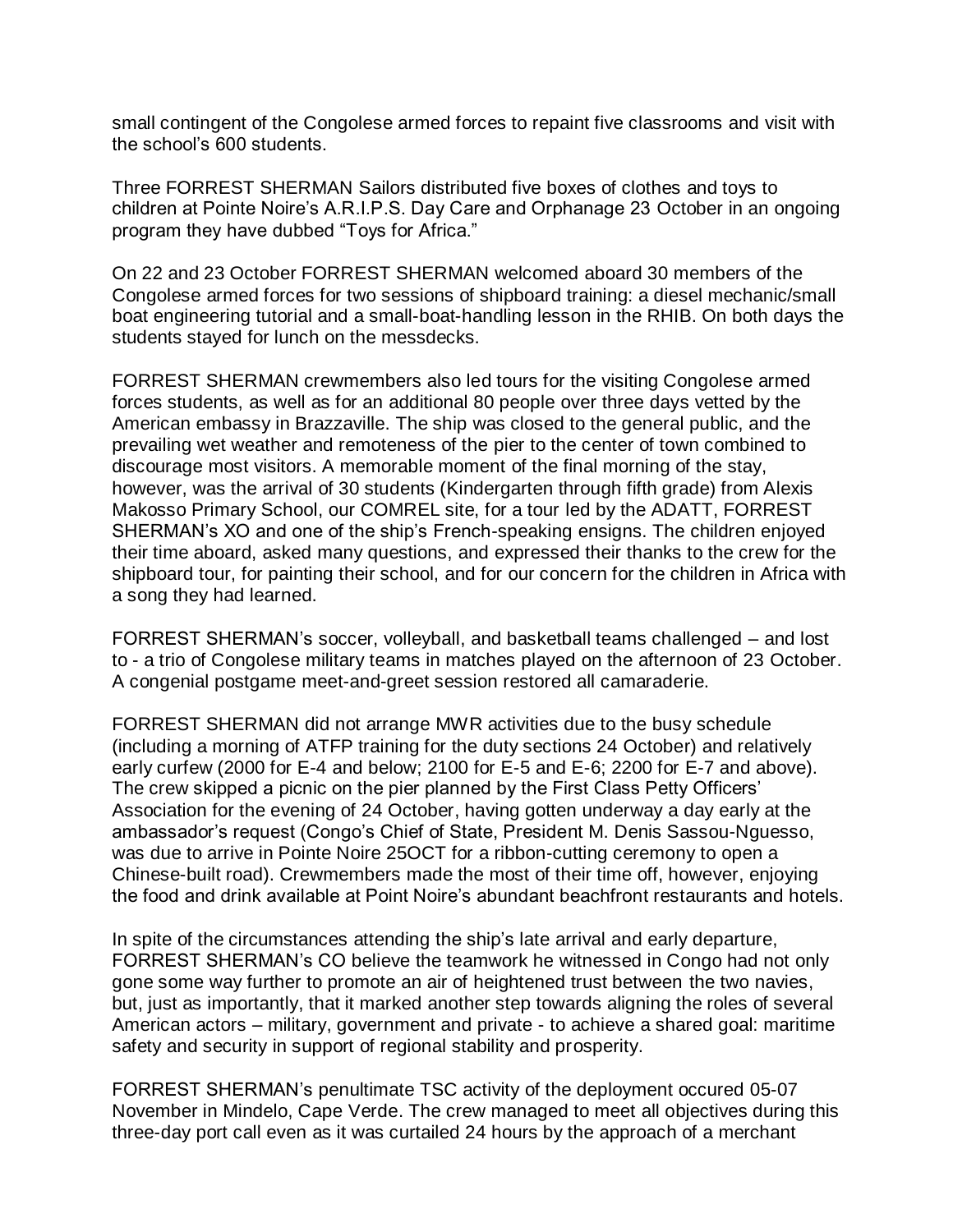vessel requiring the ship's refueling berth. The embassy's involvement in the visit from pre-arrival to departure made possible the comparatively thin schedule's smooth flow from one event to the next.

The enthusiastic collaboration of all players - the crew, American Embassy representative (and well connected Cape Verde native) Mr. Nicolau Soares and his public affairs staff in Praia, Caboverdian military officials, NCIS agent Roberto Luna (who previously assisted us in Tanzania), Inchcape husbanding agents Sanjeeb Chakraborty and Javier Torrente (who stayed on to facilitate ANNAPOLIS's visit) – may serve as a useful model for the warships anticipating follow-on visits to the country.

FORREST SHERMAN's CO called on the offices of Major Anildo Morais, Deputy Commandant of Cape Verde's Military Region One (the principal commanders of the country's three military regions are based in Lisbon), and the national Director of Ports and Maritime Institutions, Mr. Zeferino Fortes on the afternoon of 05 November. Major Morais, who came aboard for a ship's tour on the morning of 07 November, greeted FORREST SHERMAN's CO in his headquarters at the end of an aisle of sideboys, an honor repeated on departure. It was evident from the rehearsed precision of this ceremony and the substance of the brief conversation that he was by then well used to receiving foreign commanders and appreciates the repeated attentions of American naval forces. By virtue of its strategic location as a clean, efficient and convenient stepping-off point for Atlantic transits - with fuel, potable water and stores readily available and security high and crime at levels of low concern - Mindelo appears to be much frequented by European fleets. FORREST SHERMAN replaced the British Batch Two Type 42 Destroyer NOTTINGHAM (D91) in Porto Grande's Mole Two, Pier Two as she got underway on the morning of our arrival; the French Corvette LIEUTENANT DE VAISSEAU LEVALLÉE (F790) berthed at the neighboring pier at midday 07 November and, like FORREST SHERMAN, was headed next for Dakar. FORREST SHERMAN's CO's talk with Mr. Fortes, a fluent English-speaker (French and English were taught as second languages in Cape Verde's public schools, the latter steadily becoming the more popular choice), confirmed what his bridge and CIC watchstanders noted on the way in: that the islands since August 2006 have installed three working AIS base stations. These would undergo improvements next month to expand their range, Mr. Fortes said, and coverage already sometimes reaches to ships along the Portuguese coastline. VTS radar control nodes currently exist in Mindelo and Praia, and dishes now being erected will tie into an enhanced counter-narcotics and counter-terrorism data network. FORREST SHERMAN's CO told Mr. Fortes that Cape Verde's radar-AIS integration efforts seemed "four steps ahead" of most of the other African countries he has visited. Acknowledging this, he told me that fighting the illegal fishing of Caboverdian waters bulks large among his challenges. From his window overlooking the bay he pointed out the latest iteration of a perennial problem lying there at anchor: one of four wooden vessels recently found harboring 158 refugees from the African mainland, stopped in Cape Verde en route to the Canary Islands.

FORREST SHERMAN hosted a ship's tour and pilothouse reception on the evening of 06 November for 31 Caboverdian military officials, including the captain of Coast Guard patrol boat TAINHA, the single operational platform in the country's four-vessel fleet with which FORREST SHERMAN had scheduled to perform a MIO exercise, canceled due to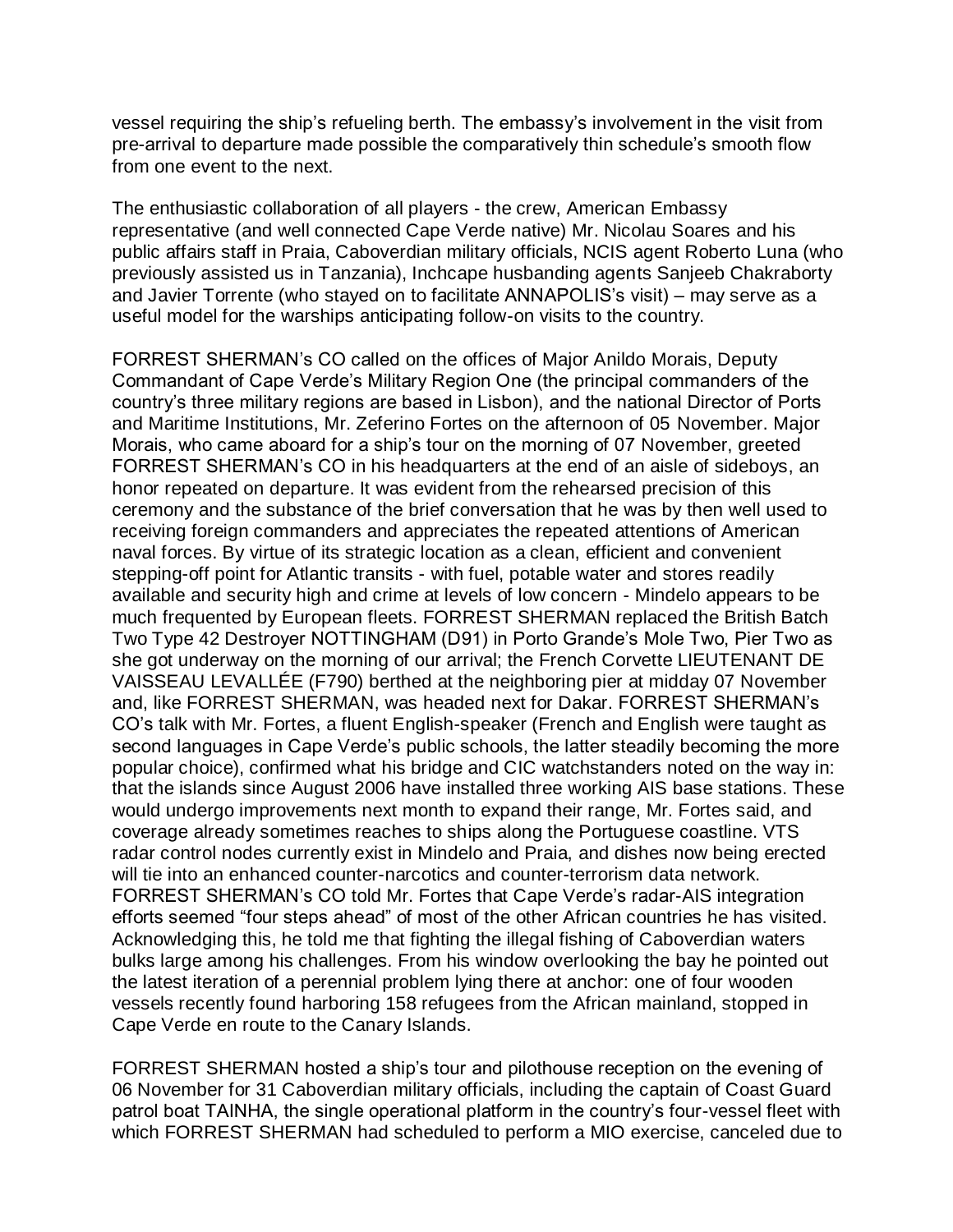the host nation's lack of interest, on the morning of 08 November. Nine members of the French crew also attended, and during a cocktail reception aboard LEVALLÉE later in the evening FORREST SHERMAN's CO arranged a pair of PASSEXes (including a "Swedish Tennis Court" exercise, ADEX, DIVTACS and PHOTOEX) for 10 November involving the two ships, ANNAPOLIS and the French BR 1150 Maritime Patrol Aircraft ATLANTIQUE (MPA 2000).

Five members of the Caboverdian press corps - representing local and national Lusophone television and radio stations and one Web-based print news agency – embarked for a media tour on the morning of 06 November. Even by the low-key standards of the African journalists FORREST SHERMAN's CO has faced in previous ports, this group lobbed few questions, all "softball." He took the opportunity of their relative reticence to stress the standard talking points.

Fifteen crewmembers spent 16 hours over two days (06-07 November) engrossed in a double-barreled community relations project at Mindelo's Ribeira de Vinha and Almeirão public elementary schools, working alongside ten members of Cape Verde's armed forces to paint the interior classroom of the first building and the exterior walls of the second (Almeirão Elementary's interior had been painted by DOYLE Sailors on their last visit; ANNAPOLIS planned to follow up FORREST SHERMAN's work there by painting the schools courtyard and bathroom, whose plumbing could use an overhaul in the future). FORREST SHERMAN Sailors also donated more than 50 pairs of shoes to the students; any footwear that is too large will be bartered or sold for school supplies. FORREST SHERMAN's Electronic Materials Officer (EMO), who counted his visit to Almeirão Elementary on Wednesday as his third community relations project so far on the ship's deployment, said he "got the gut feeling that the kids, teachers and staff genuinely appreciated our presence." Having previously painted schools in Congo and Mozambique, he is alive to the degree to which these institutions, many of them operating without the benefit of a maintenance budget, depend almost exclusively on the efforts of passing ships for their basic upkeep. "When the children started arriving on foot for class at mid-morning we could hear them from one or two blocks away getting really excited to see us painting their school, and I'm sure that their neighbors, too, who were watching us from their porches the whole time, were grateful as well," EMO said. After the Sailors finished the project one student chalked 'Thank you, America" on a blackboard in English.

On 06 November FORREST SHERMAN welcomed aboard 20 members of Cape Verde's armed forces for tours of the ship and began in earnest a round-robin regimen of training in diesel engineering (on the RHIBs), damage control procedures and vesselboarding techniques.

On the morning of 07 November FORREST SHERMAN's indefatigable soccer team cheerfully lost 3-1 in the first round of a cordial tournament against squads fielded by Cape Verde's army and coast guard and the LEVALLÉE crew.

FORREST SHERMAN did not arrange MWR activities in Cape Verde due to the compressed schedule (including two mornings of ATFP training for the duty sections 06- 07 November) and the necessity of getting underway a day early. Crewmembers made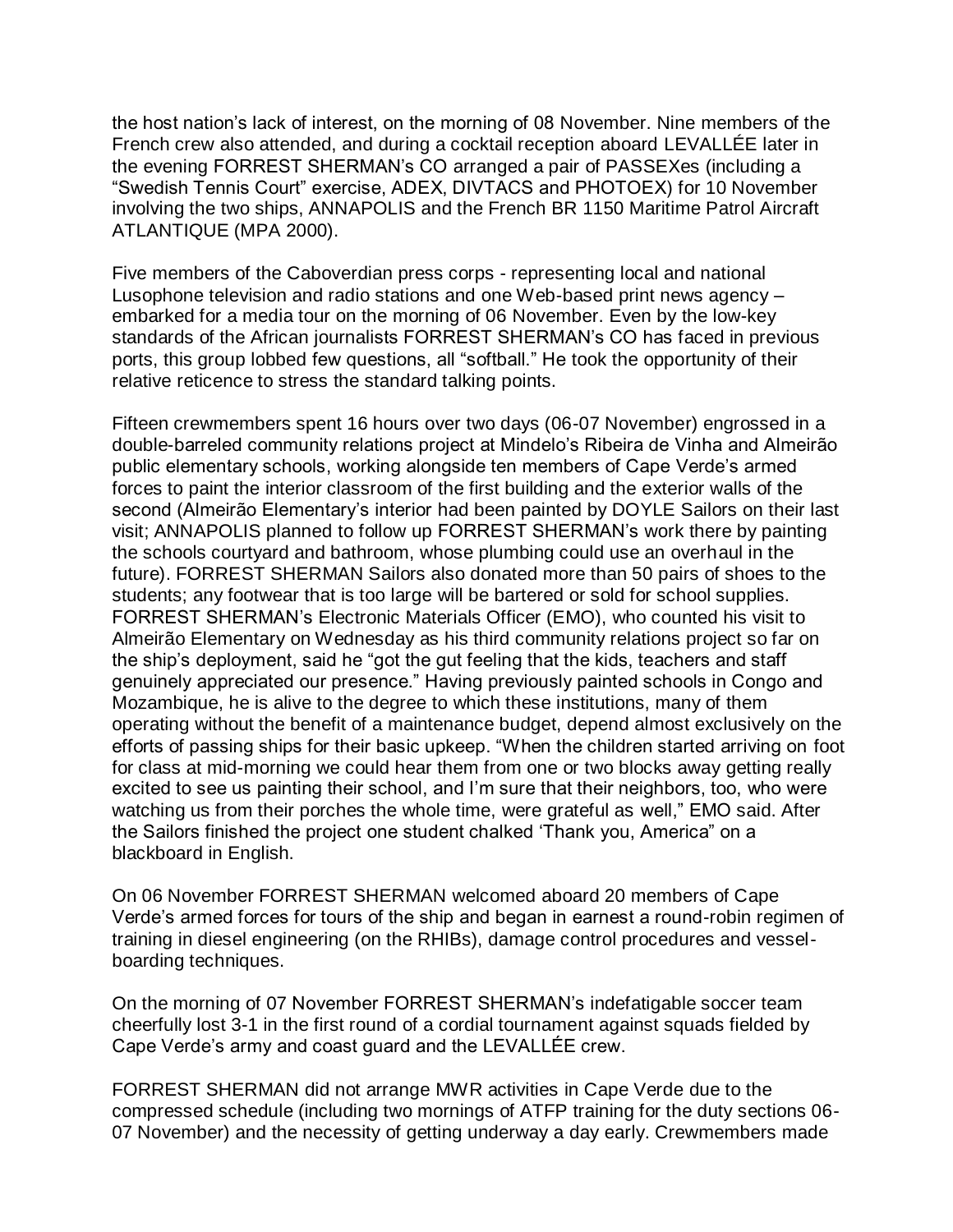the most of their time off, however, most homing in on the ample food and drink available at a beachfront pub restaurant within safe dragging distance of the pier.

On the morning of 10 November, three days after getting underway from Cape Verde, FORREST SHERMAN conducted a two-part PASSEX in an Eastern Atlantic "playground" approximately 90 miles west of Dakar, Senegal. At 0900Z USS ANNAPOLIS (SSN 760) and the French Maritime Patrol Aircraft (MPA) ATLANTIQUE joined FORREST SHERMAN for a PHOTOEX. FORREST SHERMAN drew up 500 yards off ANNAPOLIS' starboard beam (FORM 4) as ATLANTIQUE flew between the two vessels at an altitude of 200 feet in view of photographers deployed in FORREST SHERMAN's RHIB and the embarked SH-60B PUNISHER 477.

At 1200Z the units reset to conduct a basic coordinated ASW exercise (CASEX C-2) to practice localizing, tracking, attacking and reporting a submarine of known initial position. From a range of ten nautical miles FORREST SHERMAN's ASTAC and ASWE controlled the prosecution of ANNAPOLIS by two airborne "blue forces." In the first phase, lasting approximately 45 minutes, ATLANTIQUE established a visual datum while ANNAPOLIS remained on the surface. ATLANTIQUE next dropped four active sonobuoys to determine the target's course and speed before she went "sinker." ANNAPOLIS then went "sinker."

After making four simulated attack runs, ATLANTIQUE passed the baton via Land/Launch to PUNISHER 467, FORREST SHERMAN's other embarked SH-60B. PUNISHER laid three passive buoys around the submarine's last known position and continued tracking with MAD and an additional eleven DIFAR buoys. Losing contact with the target, PUNISHER requested to go active, ultimately dropping a total of four DICASS buoys before FINEX after an hour of prosecution.

After performing Intelligence Preparation of the Environment (IPE) operations 09-18 November in the Gulf of Guinea and Eastern Atlantic Ocean, FORREST SHERMAN arrived in the final TSC port visit of her 2007 deployment, Dakar, Senegal, on 19 November – marking the fourth official visit to the city by a U.S. warship in 2007.

FORREST SHERMAN prefaced this five-day port call – her last in Africa - with a week of underway training on search-and-rescue operations for five members of Senegal's air force who embarked in Cape Verde. The visit culminated in a SAREX on 23 November performed 12 nautical miles off the coast of Dakar with the French MPA ATLANTIQUE and a Senegalese Mi-17 Hip helicopter. FORREST SHERMAN spent the better part of the intervening pierside period making preparations for this event, a highly visible capstone to the deployment's engagement efforts.

The enthusiastic collaboration of all players - the crew, the DODC LCDR Chargé d'Affaires Mr. Jay Smith, American Embassy representative (and polished French-English interpreter) Mr. Matthew Dever, Senegalese liaison officer LTJG Ngouye Sougoufara and Inchcape husbanding agent Sanjeeb Chakraborty – made this visit a model of partnership valuable to any follow-on action in the region.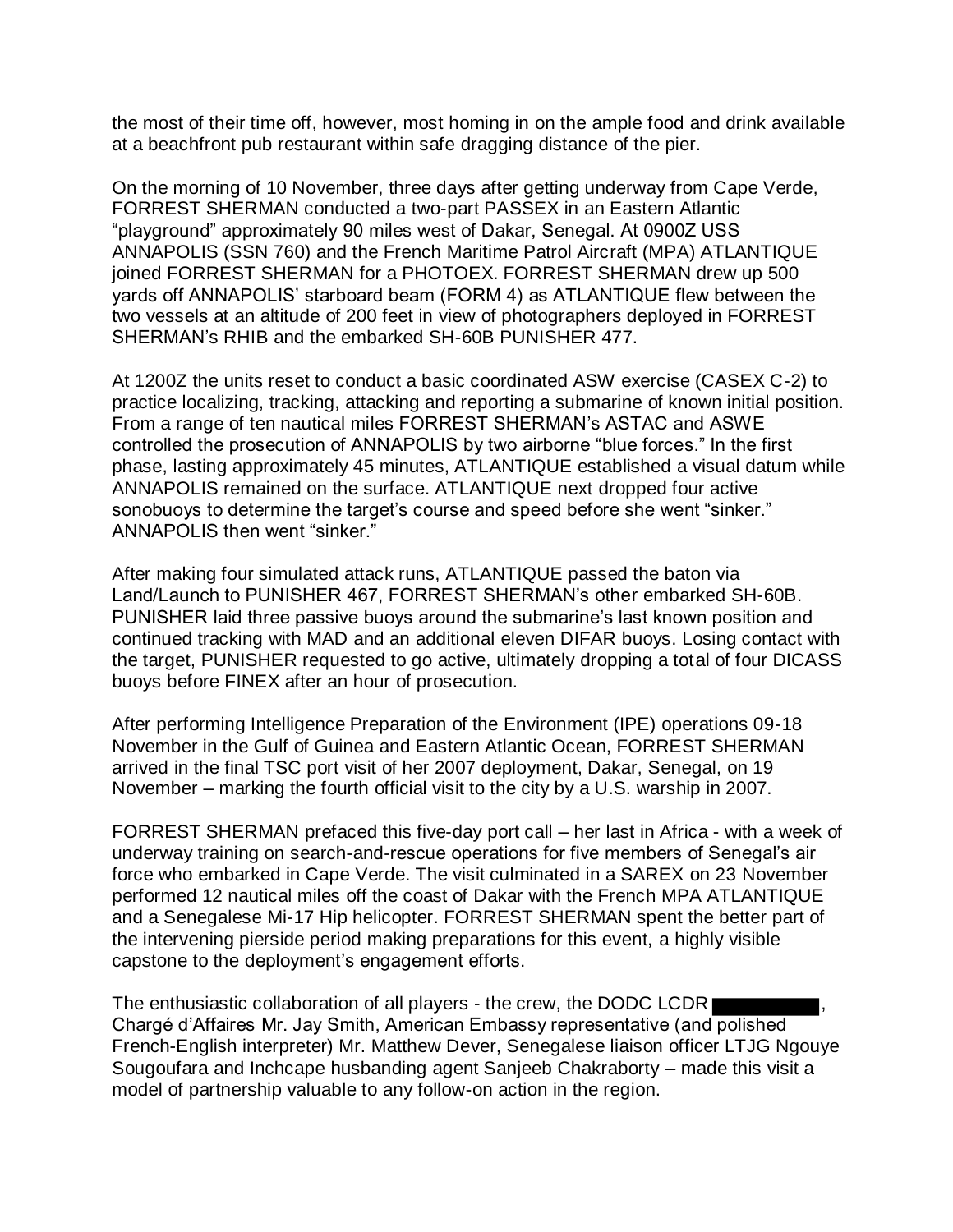FORREST SHERMAN's CO made calls on the offices of Captain Ousmane Sall, Senegalese Chief of Naval Operations (who was joined by his Operations Officer, CAPT Jean-Baptiste Faye), and Chargé d'Affaires Mr. Jay T. Smith of the American Embassy on the morning of 20 November. CAPT Sall, who has visited the United States and speaks fluent English, greeted FORREST SHERMAN's CO in his headquarters at the end of an aisle of sideboys, an honor repeated on departure. It was evident from the rehearsed precision of this ceremony and the substance of our brief conversation that he is by now well used to receiving foreign commanders and appreciates the repeated attentions of American naval forces. CAPT Sall thanked FORREST SHERMAN's CO for continuing DOYLE's earlier instruction in search-and-rescue procedures when he described the training FORREST SHERMAN gave to CAPT Al Housseyny Ly - director of Dakar's Maritime Rescue Coordination Center (MRCC) - and four other members of the Senegalese Air Force underway the week before the ship arrived in Dakar. Since September 2002, when the Senegalese government failed to respond in time to the capsizing of the state-owned ferry JOOLA - a disaster that led to the deaths of nearly 2,000 passengers – building a professional SAR capability has been a top military priority, CAPT Sall said. He emphasized that although efforts have been made to align the diverse capacities of the Senegalese Air Force, Navy, customs, gendarmerie, and Department of Fisheries (which currently manages the country's ten coastal radar stations), more work of coordination remains if the country is to take charge of the MRCC's vast area of responsibility, a swath of land and water stretching over eight million square kilometers from Mauritania to Angola. Control of illegal immigration in Senegalese waters and the regular deployment of the Navy's ships and patrol craft (one of which, newly repaired by APS personnel, escorted FORREST SHERMAN in and out of the harbor) are CAPT Sall's other primary objectives. He repeatedly stressed his desire for more training – in everything from SAR skills to basic maintenance know-how. He wants American help to get his MRCC operators internationally accredited and his engineers savvy enough to keep the Senegalese fleet ready for tasking. The French keep a military presence in Dakar (like the MPA ATLANTIQUE, which works closely with the MRCC and participated in two exercises with FORREST SHERMAN) but does not seem particularly interested in making the Senegalese operationally self-sufficient, LCDR Hopkins told FORREST SHERMAN's CO. The Senegalese Navy already monitors AIS data at its Dakar headquarters, and FORREST SHERMAN's CO was confident that CAPT Sall grasped the importance of correlating it with the received radar picture. He clearly articulated several realistic goals, but the challenge, he readily acknowledged, is finding the money and establishing a common sense of purpose across the government to attain them. For assistance in this endeavor he addressed an appeal to the American Navy: "We hope to benefit from your knowledge and expertise in the future. We need your experience." When FORREST SHERMAN's CO mentioned this comment in my later conversation with Chargé d'Affaires Smith, who has been at the Embassy now for four months, he said that he wants "to make continued U.S. Navy ship-visits a cornerstone of my time here."

The week in port culminated in a SAREX with a Senegalese Mi-17 Hip helicopter (the DODC LCDR  $\blacksquare$ , a reservist helicopter pilot, went up as an observer) and the French Maritime Patrol Aircraft ATLANTIQUE while underway 12 nautical miles from the coast of Dakar. The SOE was hashed out with the French and Senegalese participants during a meeting aboard FORREST SHERMAN on the morning of 21 November.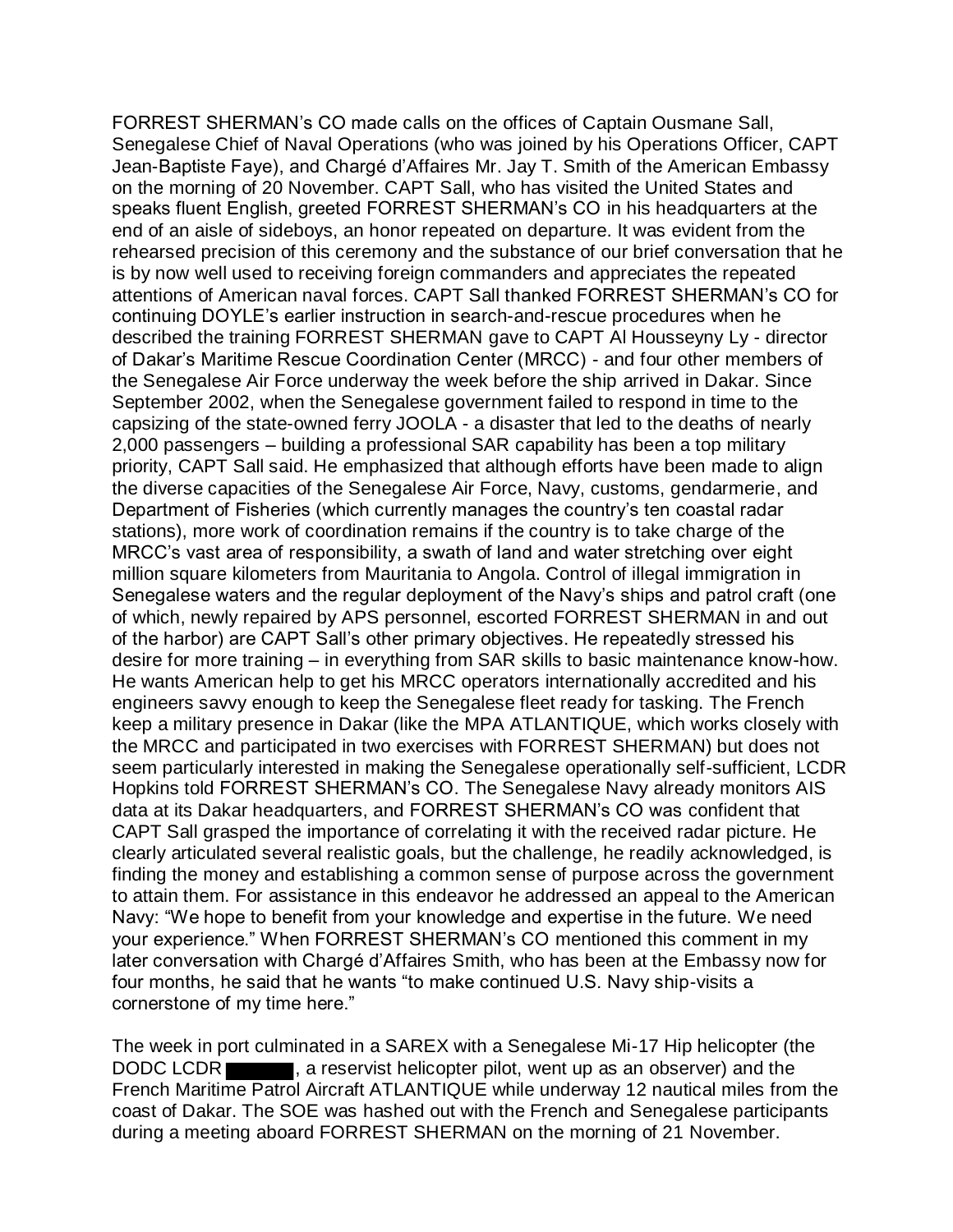FORREST SHERMAN's CIC watchstanders controlled ATLANTIQUE, which in turn directed the Hip. Deploying Oscar to start the exercise, FORREST SHERMAN reported the man in the water to Dakar's MRCC. The ATLANTIQUE, already airborne conducting patrols, located Oscar and marked the position with a green dye marker before vectoring in the Hip, which – in a first for the Senegalese SAR team - then practiced search patterns before hovering over the spot to simulate a hoist recovery, using techniques that the Senegalese pilots and aircrew had observed from the back of FORREST SHERMAN's SH-60B helicopters during the transit to Dakar from Cape Verde the week before. All operations on 23 November occurred within view of the Chargé d'Affaires (from the pilothouse and bridgewings) and nine Senegalese naval officers (from the midships quarterdecks and boat deck), who also received an exercise pre-brief, a ship's tour and enjoyed a wardroom luncheon. Two reporters also embarked to cover the event. Once the two aircraft returned to the MRCC, FORREST SHERMAN's SAR swimmer deployed in the RHIB to recover Oscar.

Two members of the Dakar press corps - representing the leading national dailies, *Le Soleil* (a government newspaper) and the independent *Le Quotidien* – embarked on the morning of 23 November to observe the SAREX with a Senegalese Mi-17 Hip helicopter and the French MPA before riding the RHIB ashore in the afternoon. Using the Embassy representative Mr. Matthew Dever as an interpreter, FORREST SHERMAN's Air Boss, LCDR **Example 20 Terms**, briefed the reporters on the SAREX's sequence of events on their arrival. Then FORREST SHERMAN's Public Affairs Officer led them to the midships quarterdecks and boat deck to watch the action unfold. They also received a full ship's tour and enjoyed lunch on the mess decks. Additionally, FORREST SHERMAN's CO received a television journalist (an English-speaking American citizen) from the Associated Press for a one-on-one tour and interview on the morning of 21 November. He asked FORREST SHERMAN's CO to explain the ship's mission in Dakar and any affiliation with AFRICOM. FORREST SHERMAN's CO clarified that the ship does not answer to AFRICOM, which was still standing up its operations, and that the ship was visiting Dakar to help the Senegalese military build proficiency to keep the country's waters safe and secure.

FORREST SHERMAN hosted ship's tours on the afternoon of 21 November for 15 members of the American Embassy and their families. FORREST SHERMAN tour guides divided them into two groups and spent over an hour showing off topside spaces, CIC and the pilothouse.

The crew took advantage of duty ashore on the afternoon and evening of 20 November and all day 22 November (FORREST SHERMAN's CO granted holiday routine for Thanksgiving). After talking with the country team and previewing some of the likely liberty destinations in town, FORREST SHERMAN's CO increased the standard minimum liberty party from two to four personnel for all hands, requiring one member of each group to be male. All enjoyed Dakar's bustling culture and nightlife without incident.

Notwithstanding street demonstrations (unrelated to FORREST SHERMAN's presence) on the afternoon of 21 November that made a planned training session at Dakar's MRCC impossible, the crew managed to meet every objective set out in the comparatively light schedule. FORREST SHERMAN's CO believed that the crew effectively extended the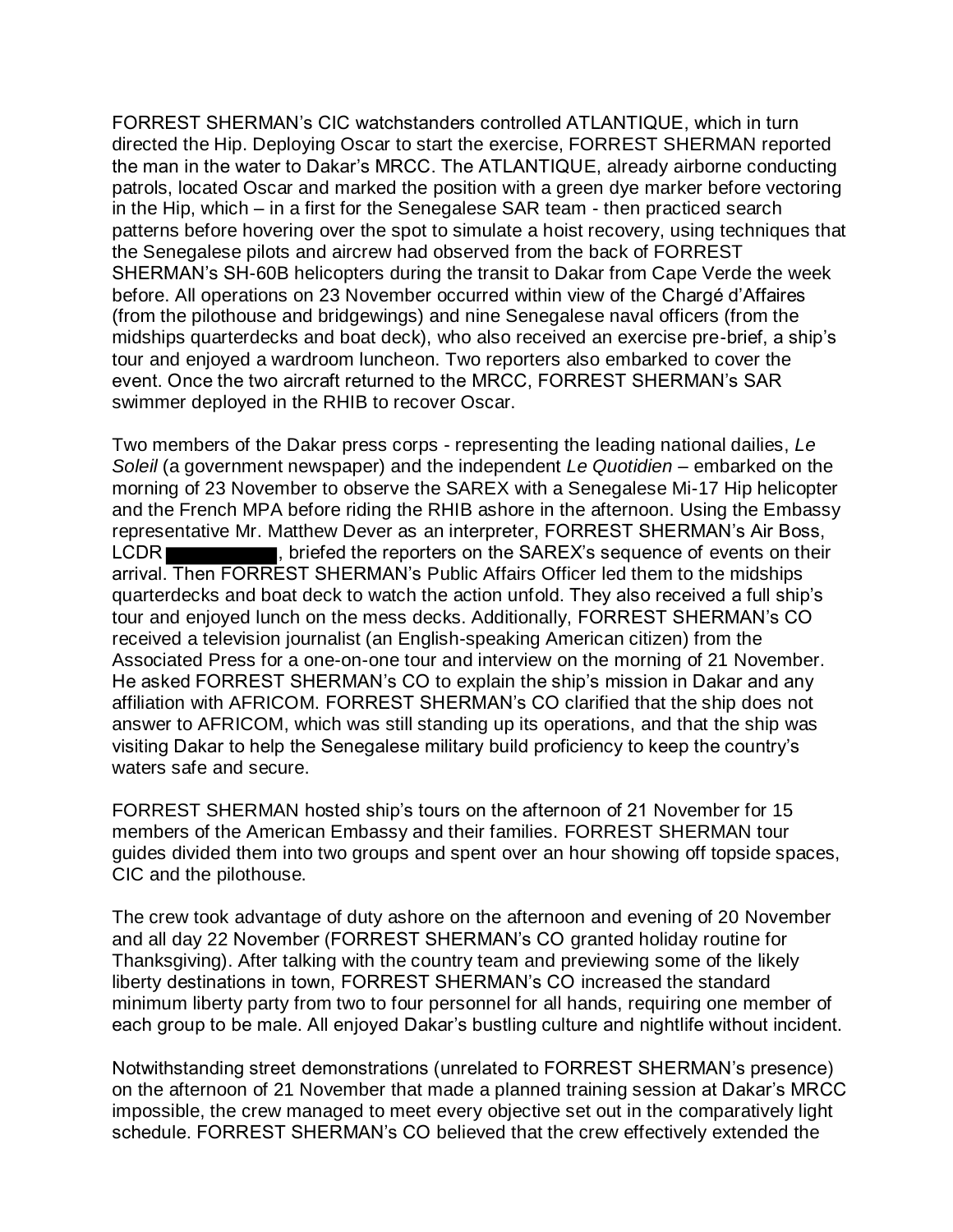work begun by African Partnership Station (APS) earlier in the month and would prove a crucial link to SAN JACINTO's later visit.

FORREST SHERMAN stopped briefly in Rota, Spain (03-07 December), and Funchal, Madeira (09-12 December), before undergoing ULTRA S 12-16 December en route to homeport.

2007 Sailor of the Year: OS1(SW/AW)

#### **3. Chronology and Narrative**

Chronology should include dates of movements; local operations and training; exercises and operations (define acronyms and purpose of exercise or operation); installation of new weapons systems or changes; major physical changes to facilities, ship or aircraft; Class A or B mishaps; port visits; unit awards received; reserve augmentation; and other significant operational or administrative events.

|  | 2007-03-02 Sustainment 1 Exercise (VACAPES) until 16 MAR with USS Enterprise<br><b>Strike Group</b> |
|--|-----------------------------------------------------------------------------------------------------|
|  | 2007-03-19 ULTRA S until 21 MAR                                                                     |
|  | 2007-03-28 Newport, RI, as school-ship until 06 APR                                                 |
|  | 1007-04-10 Air Crew Workups (ACW) with HSL 46.2 (2 SH-60B; Mayport, FL)<br>until 13 APR             |
|  | 2007-04-25 Surface Warfare (SUW) CIC Team Trainer until 29 APR                                      |
|  | 2007-04-26 U/W JAXOA until 07 MAY; Mini-WOWU with HSL 46.2                                          |
|  | 2007-04-30 Fleet Week (Port Everglades, FL) until 04 MAY                                            |
|  | 2007-05-21 ENTERPRISE Force Protection Exercise (ENT FPEX) until 22 MAY                             |
|  | 2007-05-22 Sustainment 2 Exercise until 01 JUN                                                      |
|  | 2007-06-04 Search and Rescue (SAR) Certification until 08 JUN                                       |
|  | 2007-06-04 2M Certification until 08 JUN                                                            |
|  | 2007-06-11 Yorktown for pre-deployment ammo load-out until 15 JUN                                   |
|  | 2006-01-21 CMAV (FY07 Q4)                                                                           |
|  | 2007-06-18 Aviation Readiness Qualification (ARQ)                                                   |
|  | 2007-06-19 CMS Inspection Assist                                                                    |
|  | 2007-06-26 EKMS Certification (PASS)                                                                |
|  | 2007-07-04 Pre-deployment Family Cruise                                                             |
|  | 2007-07-09 Depart Norfolk for deployment                                                            |
|  | 2007-07-15 Straits of Gibraltar transit; chop to C6F                                                |
|  | 2007-07-25 Arrive Souda Bay, Crete; depart 28 JUL                                                   |
|  | 2007-07-30 Transit Turkish Straits (northbound)                                                     |
|  | 2007-08-01 Black Sea Multi-PASSEX with Romanian navy until 02 AUG                                   |
|  | 2007-08-03 Arrive Varna, Bulgaria; depart 06 AUG                                                    |
|  | 2007-08-10 Ukrainian KA-27 HELIX helicopter lands on FSH                                            |
|  | 2007-08-07 Arrive Sevastopol, Ukraine; depart 11 AUG                                                |
|  |                                                                                                     |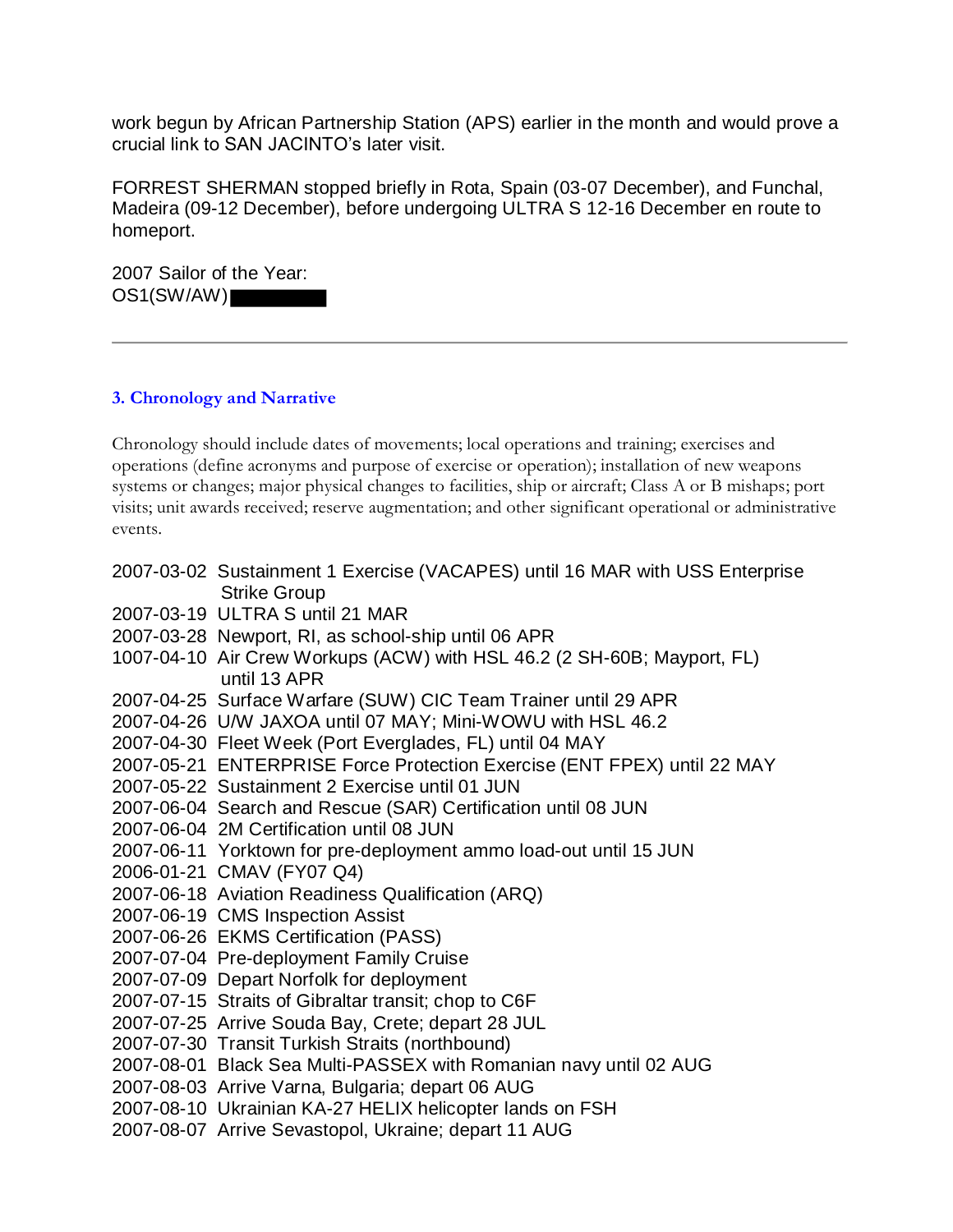- 2007-08-12 Arrive Constanta, Romania, for Romanian Navy Day (14 AUG; depart 15 AUG
- 2007-08-16 Romanian Navy PASSEX with ROS REGELE FERDINAND
- 2007-08-18 Tranist Turkish Straits (southbound)
- 2007-08-20 Arrive Aksaz, Turkey
- 2007-08-22 U/W for Reliant Mermaid VIII (SAREX) with Turkish and Israeli navies until 23 AUG; return to Aksaz 24 AUG
- 2007-08-25 Depart Aksaz, Turkey; transit Suez Canal
- 2007-09-01 Arrive (and depart) Djibouti, Djibouti for BSF
- 2007-09-03 Arrive Dar Es Salaam, Tanzania; depart 09 SEP
- 2007-09-06 E-6 exam
- 2007-09-12 Arrive (U/W) Moroni, Comoros; depart 13 SEP
- 2007-09-17 Arrive (anchored) Maputo, Mozambique; depart 21 SEP
- 2007-09-20 E-4 exam
- 2007-09-25 Arrive Durban, South Africa; depart 26 SEP
- 2007-09-26 Exercise INDUNDUMA with South African frigate SAS AMATOLA and submarine SAS MANTHATISI, SA ORYX helicopter, U.S. P-3C and SAAF aircraft until 30 SEP
- 2007-09-30 Arrive Cape Town, South Africa; depart 05 OCT
- 2007-10-10 Arrive Sao Tome and Principe; depart 15 OCT
- 2007-10-21 Arrive Pointe Noire, Republic of the Congo; depart 24 OCT
- 2007-11-05 Arrive Mindelo, Cape Verde; depart 07 NOV
- 2007-11-09 Intelligence Preparation of the Environment (IPE) in Gulf of Guinea/Eastern Atlantic Ocean until 18 NOV
- 2007-11-10 PASSEX with French corvette LEVALLEE; CASEX with USS ANNAPOLIS and French MPA ATLANTIQUE
- 2007-11-19 Arrive Dakar, Senegal; depart 23 NOV
- 2007-11-23 SAREX with Senegalese Mi-17 Hip helicopter and French MPA Atlantique
- 2007-12-03 Arrive Rota, Spain; depart 07 DEC
- 2007-12-09 Arrive Funchal, Madeira (Portugal); depart 12 DEC
- 2007-12-13 Return and Reunion training until 14 DEC
- 2007-12-14 Chop C2F
- 2007-12-16 ULTRA S until 18 DEC
- 2007-12-19 RTHP

The short narrative should amplify chronology entries (such as objectives and results of exercises/ operations; commander's evaluation of exercises/operations, etc). Entries may refer to an enclosure of this report without additional description if the enclosure sufficiently reports the incident/event. For all other entries, give the date or period in YYYY-MM-DD format and provide a brief narrative. All significant events during the reporting period are to be included.

#### NTR

#### **4. Supporting Reports**

Supporting Reports are those reports required by other instructions that provide significant data about the command during the calendar year. These reports may be submitted "as is," eliminating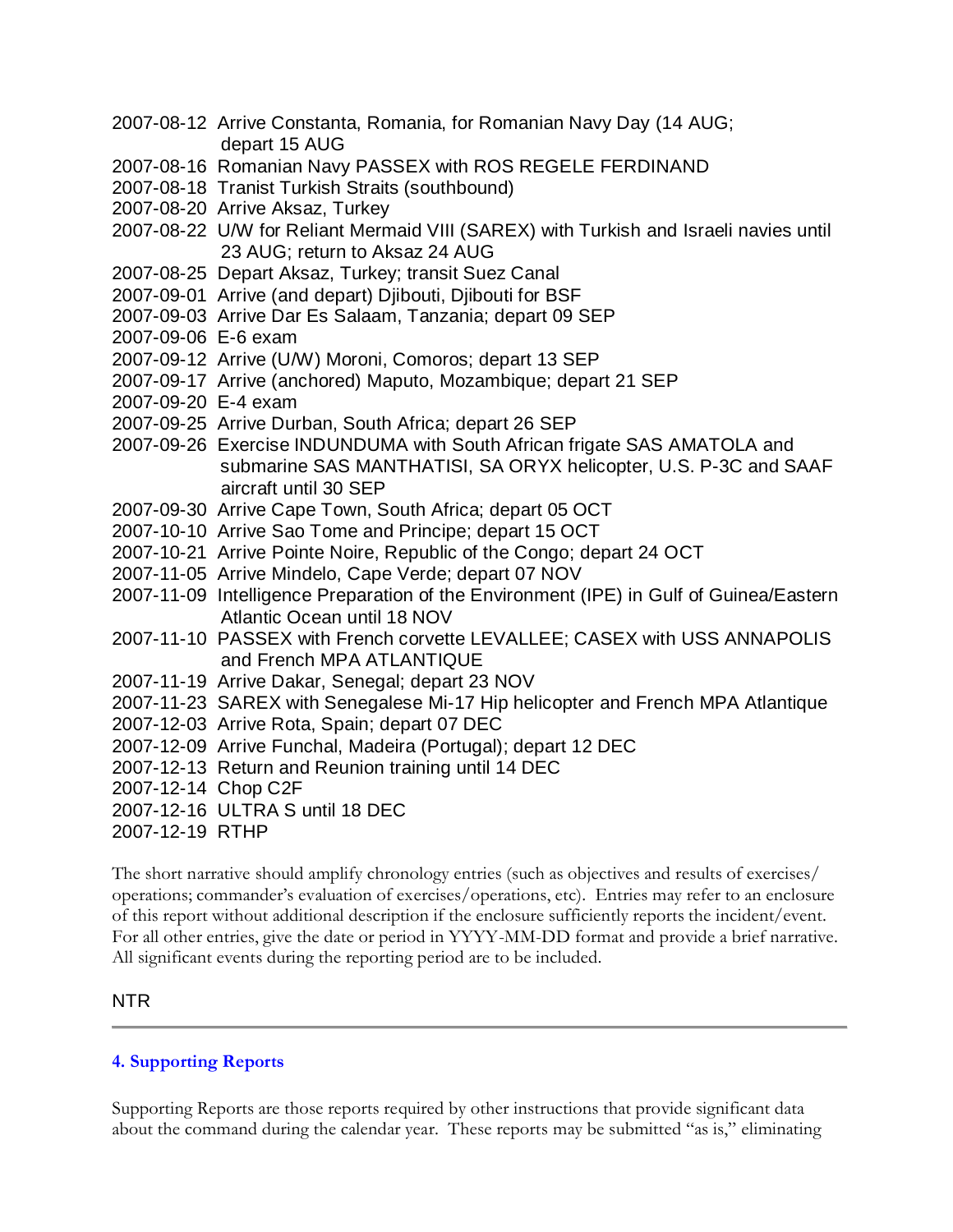the need to duplicate information for this report that is already contained in reports prepared in response to other instructions and requirements. Examples include battle efficiency, safety and other award submissions, major staff or command studies, and end of cruise reports or briefs. For units engaged in or directly supporting combat, significant wartime or peacetime operations (named operations, non-combat evacuation operations, disaster relief or other humanitarian operations, etc.) or major exercises, enclosures may include, but are not limited to:

- a. Situation Reports
- b. Intentions Messages
- c. Operational Reports
- d. Operations Orders/Deployment Orders
- e. Operational Plans
- f. Personal For Messages
- g. After Action Reports
- h. Significant Electronic Message Traffic (outgoing/e-mail/chat)
- i. Battle Damage Assessments
- j. Casualty Reports
- k. End-of-Cruise/Deployment Reports
- l. Intelligence Summaries
- m. Major Exercise Reports

List below the items submitted, indicating the classification of each. Electronic reports should be in a Microsoft Office format (Word, Excel, Power Point, or Access), HTML, PDF, JPG, GIF, or plain text. It is unnecessary to convert non-electronic documents to electronic format. Submit electronic reports via e-mail or on CD-ROM as explained at the end of this form. Enclosures that do not exist in electronic format should be listed below and submitted in hardcopy in the same manner as a CD-ROM.

#### **5. Published Documents**

List below the published documents being submitted in either electronic or paper format, indicating the classification of each item. Documents to be submitted include cruise books, change of command programs, commissioning/decommissioning brochures, establishment/disestablishment/deactivation brochures, copy of command's web site, news releases, biography of commander, welcome aboard brochures, newspaper articles, command studies, statistical data, etc.

Electronic documents should be in a Microsoft Office format (Word, Excel, Power Point, or Access), HTML, PDF, JPG, GIF or plain text. Documents in electronic format are to be submitted via e -mail or on CD-ROM as explained at the end of this form. It is unnecessary to convert non-electronic documents to electronic format. List any enclosures that are not electronic and submit in hardcopy in the same manner as a CD-ROM.

#### **6. Photographs**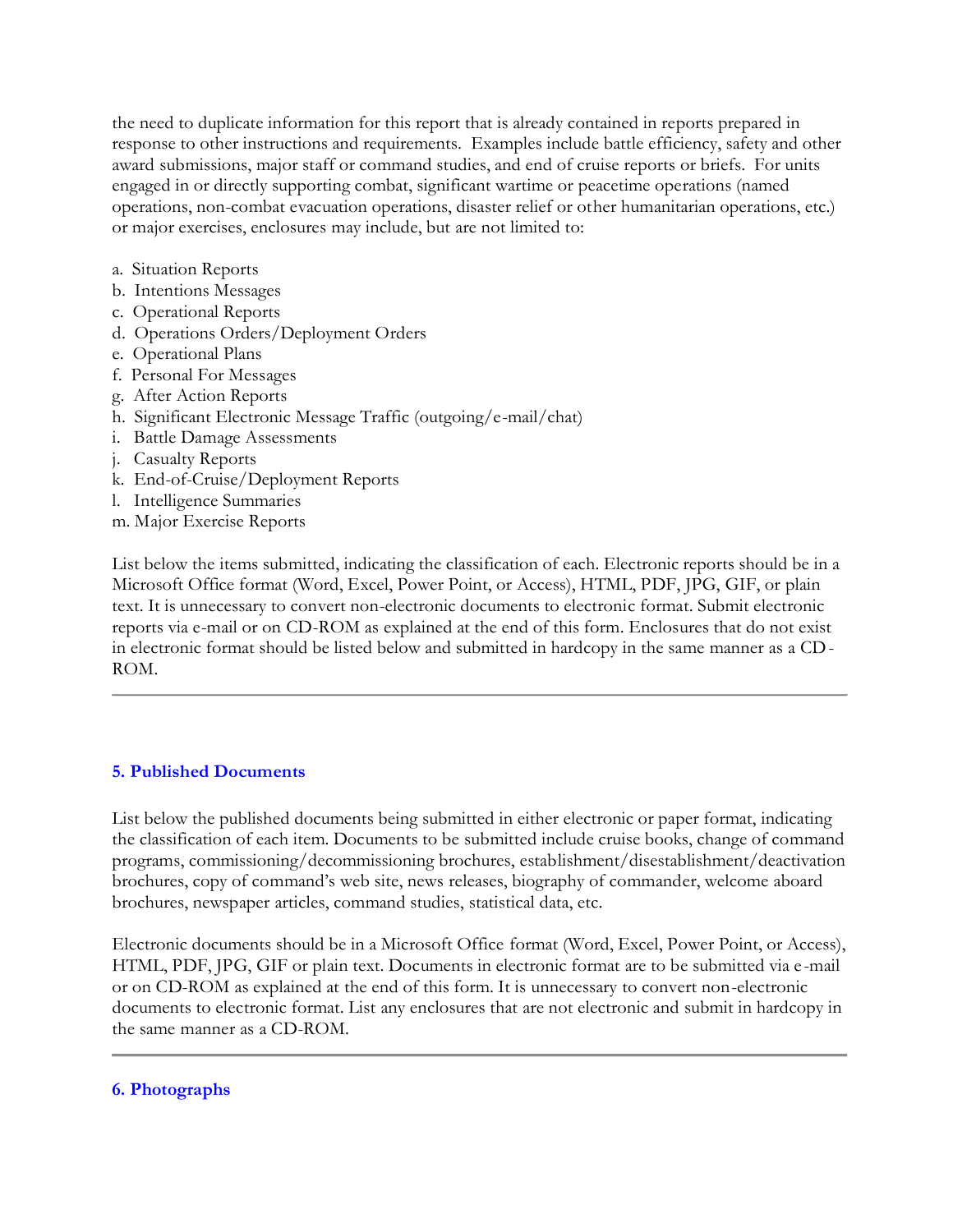List below official photographs and any other command-generated media being submitted in either electronic or paper format. Photographs to be submitted include: official photo of commanding officer; recent photo of ship, aircraft, or facility; and photos of historic events associated with the command. Photographs submitted electronically should be in JPG, TIFF or GIF format. It is unnecessary to convert non-electronic documents to electronic format. Photographs in electronic format are to be submitted via e-mail or on CD-ROM as explained below. Enclosures that do not exist in electronic format should be listed below and submitted in the same manner as the CD-ROM. Also include any photographs covering operational strikes, battle damage (especially that sustained by own ship, aircraft, facilities or equipment), or other relevant photos relating to combat or deployment operations.

#### **Submit this Command Operations Report as follows:**

Via e-mail, to one of the three e-mail addresses:

All air/aviation commands: aviationhistory@navy.mil All ships: shiphistory@navy.mil All other commands: archives@navy.mil

Place any attachments too large for transmission via e-mail on CD-ROM and send by an approved commercial courier, such as FEDEX or UPS. Check CDs for readability before submission to guard against corruption. Forward paper records included as attachments in the same manner. **Do not forward Command Operations Reports via U.S. mail, as all mail addressed to the Naval Historical Center is irradiated and will result in destruction of discs and damage to paper enclosures.** Address all shipments to:

Naval Historical Center (Attn: Ships History/Aviation History/Operational Archives) \* 805 Kidder Breese Street SE Washington Navy Yard, DC 20374-5060

Submit **Confidential and Secret** Command Operations Reports electronically via SIPR-net e-mail to one of the three e-mail addresses:

All air/aviation commands: aviationhistory@nhc.navy.smil.mil All ships: shiphistory@nhc.navy.smil.mil All other commands: archives@nhc.navy.smil.mil

Place any **classified** attachments too large for transmission via e-mail on CD-ROM and send by an approved commercial courier, such as FEDEX or UPS. Check CDs for readability before submission to guard against corruption. Forward classified paper records included as attachments in the same manner. **Do not send attachments to the Command Operations Report via U.S. mail, as all mail addressed to the Naval Historical Center is irradiated and will result in destruction of discs and damage to paper enclosures.** Ensure all items are properly marked and wrapped. Address all shipments to: